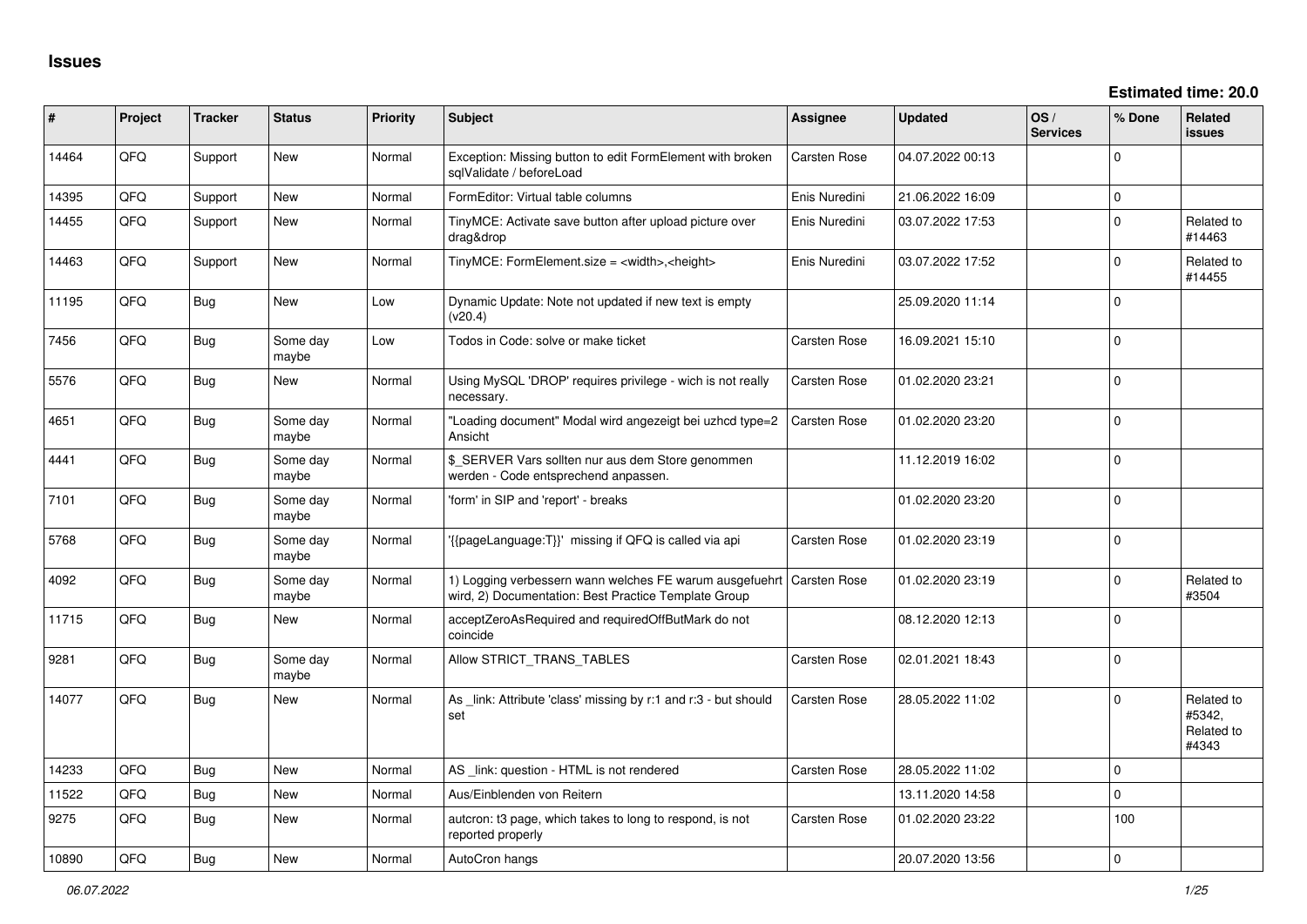| ∦     | Project | <b>Tracker</b> | <b>Status</b>     | <b>Priority</b> | <b>Subject</b>                                                                                                                | Assignee            | <b>Updated</b>   | OS/<br><b>Services</b> | % Done      | Related<br>issues    |
|-------|---------|----------------|-------------------|-----------------|-------------------------------------------------------------------------------------------------------------------------------|---------------------|------------------|------------------------|-------------|----------------------|
| 13647 | QFQ     | Bug            | New               | Normal          | Autofocus funktioniert nicht auf Chrome                                                                                       | Benjamin Baer       | 19.03.2022 17:44 |                        | $\Omega$    |                      |
| 3782  | QFQ     | Bug            | Priorize          | Normal          | Bei fehlerhafter Eingabe (z.B. Datum) sollte das erwartete<br>Format angezeigt werden                                         | Carsten Rose        | 01.02.2020 10:13 |                        | $\Omega$    |                      |
| 12546 | QFQ     | Bug            | Feedback          | Normal          | Branch 'Development' - Unit Tests mit dirty workaround<br>angepasst                                                           | Carsten Rose        | 19.03.2022 17:48 |                        | $\Omega$    |                      |
| 9958  | QFQ     | Bug            | Priorize          | Normal          | Broken subrecord query: no error message                                                                                      | Carsten Rose        | 05.02.2021 15:15 |                        | $\Omega$    |                      |
| 9177  | QFQ     | Bug            | New               | Normal          | Bug? QFQ tries to save an action FE, which has real<br>existing column name                                                   | <b>Carsten Rose</b> | 01.02.2020 23:22 |                        | $\mathbf 0$ |                      |
| 13451 | QFQ     | Bug            | <b>New</b>        | Normal          | Character Counter / Max Character: Problem in Safari                                                                          | Carsten Rose        | 15.04.2022 17:18 |                        | $\mathbf 0$ |                      |
| 9669  | QFQ     | Bug            | Some day<br>maybe | Normal          | Checkbox / Template Group: radio/checkbox visible broken<br>after 'add'                                                       | <b>Carsten Rose</b> | 16.06.2021 13:47 |                        | $\Omega$    | Related to<br>#8091  |
| 11752 | QFQ     | Bug            | New               | Normal          | checkbox renders multiple input elements with same name                                                                       | Carsten Rose        | 17.12.2020 14:58 |                        | $\Omega$    | Related to<br>#11750 |
| 9691  | QFQ     | Bug            | In Progress       | Normal          | Checkbox: dynamic update > readonly                                                                                           | Carsten Rose        | 01.02.2020 23:22 |                        | 50          | Related to<br>#9834  |
| 3349  | QFQ     | Bug            | Some day<br>maybe | Normal          | config.qfq.ini: a) vertraegt keine '=' im Value (z.B. Passwort),<br>b) Values sollten in ticks einschliessbar sein (spaces, ) | <b>Carsten Rose</b> | 11.12.2019 16:02 |                        | $\Omega$    |                      |
| 12714 | QFQ     | Bug            | New               | Normal          | Conversion of GIF to PDF broken when GIF contains Alpha.                                                                      | <b>Carsten Rose</b> | 19.03.2022 17:49 |                        | $\mathbf 0$ |                      |
| 12327 | QFQ     | Bug            | New               | Normal          | Copy to clipboard: Glyphicon can not be changed                                                                               | Carsten Rose        | 27.12.2021 17:59 |                        | $\Omega$    |                      |
| 13767 | QFQ     | Bug            | Feedback          | Normal          | date/time-picker: required shows up/down button orange                                                                        | Enis Nuredini       | 16.05.2022 23:16 |                        | $\mathbf 0$ |                      |
| 3130  | QFQ     | Bug            | Some day<br>maybe | Normal          | Debug Info's nicht korrekt nach 'New > Save'.                                                                                 | Carsten Rose        | 11.12.2019 16:03 |                        | $\Omega$    | Related to<br>#3253  |
| 13460 | QFQ     | <b>Bug</b>     | New               | Normal          | Doc: Password set/reset  password should not processed<br>with 'html encode'                                                  | Carsten Rose        | 19.03.2022 17:46 |                        | $\Omega$    |                      |
| 14377 | QFQ     | Bug            | New               | Normal          | Documentation > General Tips: white page after migration                                                                      | Enis Nuredini       | 19.06.2022 16:37 |                        | $\mathbf 0$ |                      |
| 8316  | QFQ     | Bug            | Feedback          | Normal          | Documentation/Behaviour for Nested Queries and<br>Record-Store confusing                                                      | Nicola Chiapolini   | 20.11.2019 09:14 |                        | $\Omega$    |                      |
| 4293  | QFQ     | Bug            | Some day<br>maybe | Normal          | Download broken if token 'd:' is missing - but no error<br>message                                                            | Carsten Rose        | 11.12.2019 16:03 |                        | $\Omega$    | Related to<br>#7514  |
| 9975  | QFQ     | Bug            | Priorize          | Normal          | Dropdown Menu: 'r:3' broken                                                                                                   | Carsten Rose        | 01.02.2020 10:13 |                        | $\Omega$    |                      |
| 4583  | QFQ     | Bug            | Some day<br>maybe | Normal          | Dynamic Update bei TypeAhead Feldern                                                                                          | <b>Carsten Rose</b> | 01.02.2020 23:19 |                        | $\Omega$    |                      |
| 2665  | QFQ     | Bug            | Priorize          | Normal          | Dynamic Update funktioniert nicht, wenn beim<br>entsprechenden FormElement eine size angegeben ist.                           | Benjamin Baer       | 03.01.2022 08:12 |                        | $30\,$      |                      |
| 3811  | QFQ     | <b>Bug</b>     | Some day<br>maybe | Normal          | Dynamic Update: extraButtonInfo - Text aktualisieren                                                                          | Carsten Rose        | 11.12.2019 16:03 |                        | $\mathbf 0$ | Related to<br>#11517 |
| 8106  | QFQ     | Bug            | Some day<br>maybe | Normal          | Dynamic Update: Feld kann nicht auf empty zurückgesetzt<br>werden                                                             | Carsten Rose        | 11.12.2019 16:01 |                        | 0           |                      |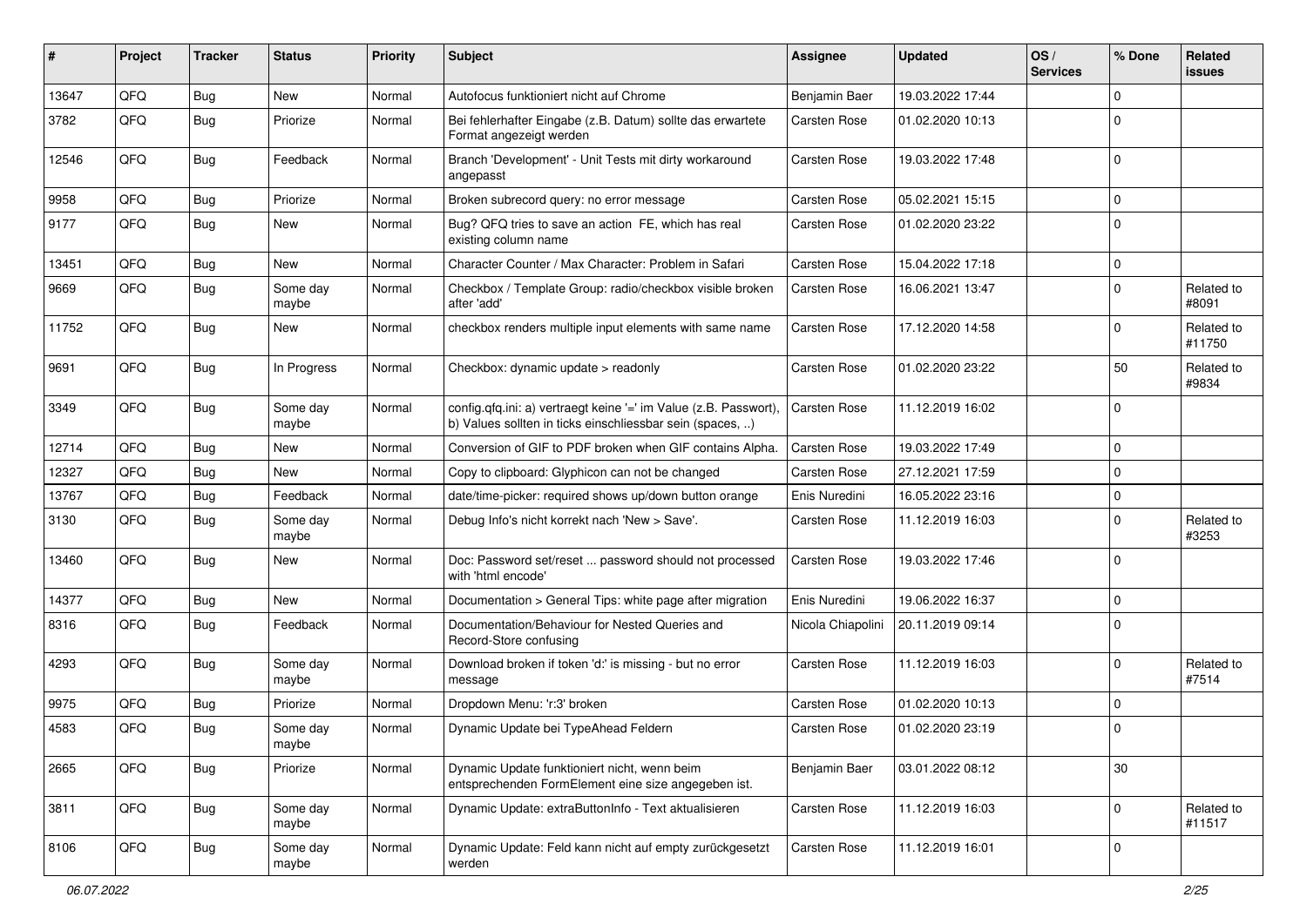| #     | Project | <b>Tracker</b> | <b>Status</b>     | <b>Priority</b> | <b>Subject</b>                                                                                                       | <b>Assignee</b>     | <b>Updated</b>   | OS/<br><b>Services</b> | % Done      | Related<br>issues                                                                                                              |
|-------|---------|----------------|-------------------|-----------------|----------------------------------------------------------------------------------------------------------------------|---------------------|------------------|------------------------|-------------|--------------------------------------------------------------------------------------------------------------------------------|
| 3682  | QFQ     | Bug            | Some day<br>maybe | Normal          | Dynamic update: Radio buttons                                                                                        | <b>Carsten Rose</b> | 11.12.2019 16:02 |                        | 0           |                                                                                                                                |
| 7002  | QFQ     | Bug            | New               | Normal          | Dynamic Update: row does not disappear / appear                                                                      | <b>Carsten Rose</b> | 01.02.2020 23:22 |                        | 0           |                                                                                                                                |
| 9783  | QFQ     | Bug            | New               | Normal          | Email with special characters                                                                                        | <b>Carsten Rose</b> | 01.02.2020 23:22 |                        | 0           |                                                                                                                                |
| 12989 | QFQ     | Bug            | New               | Normal          | empty string does not trigger dynamic update                                                                         | Enis Nuredini       | 28.05.2022 11:09 |                        | 0           |                                                                                                                                |
| 10759 | QFQ     | Bug            | New               | Normal          | emptyMeansNull - Feld falsch aktualisiert                                                                            |                     | 12.11.2020 23:45 |                        | 0           |                                                                                                                                |
| 9013  | QFQ     | Bug            | New               | Normal          | Error in Twig template not handled                                                                                   | <b>Carsten Rose</b> | 20.10.2021 13:43 |                        | 0           |                                                                                                                                |
| 6677  | QFQ     | Bug            | New               | Normal          | Error message FE Action Element: no/wrong FE reference<br>who cause the problem.                                     | <b>Carsten Rose</b> | 01.02.2020 23:21 |                        | $\mathbf 0$ |                                                                                                                                |
| 7547  | QFQ     | Bug            | New               | Normal          | Error Message in afterSave: wrong parameter column<br>reported                                                       | <b>Carsten Rose</b> | 01.02.2020 23:22 |                        | $\mathbf 0$ |                                                                                                                                |
| 6912  | QFQ     | Bug            | New               | Normal          | error Message Var 'deadline' already set in SIP - in Form<br>with FE.value={{deadline:R:::{{deadlinePeriod:Y}}}}     | <b>Carsten Rose</b> | 01.02.2020 23:21 |                        | $\mathbf 0$ |                                                                                                                                |
| 9127  | QFQ     | Bug            | New               | Normal          | Error Message: change 'roll over' color - text not readable                                                          | <b>Carsten Rose</b> | 01.02.2020 23:22 |                        | 0           |                                                                                                                                |
| 4328  | QFQ     | Bug            | Some day<br>maybe | Normal          | Error Message: Show FE name/number on problems in FE                                                                 | <b>Carsten Rose</b> | 01.02.2020 23:20 |                        | $\mathbf 0$ |                                                                                                                                |
| 10324 | QFQ     | <b>Bug</b>     | New               | Normal          | Excel Export mit Template funktioniert nur, wenn Template<br>vor uid kommt                                           |                     | 30.03.2020 11:20 |                        | 0           | Related to<br>#10257                                                                                                           |
| 11517 | QFQ     | <b>Bug</b>     | In Progress       | Normal          | extraButtonInfo Broken for multiple FormElements                                                                     | <b>Carsten Rose</b> | 12.05.2022 13:12 |                        | $\mathbf 0$ | Related to<br>#7890,<br>Related to<br>#3811, Has<br>duplicate<br>#10905, Has<br>duplicate<br>#10553, Has<br>duplicate<br>#6779 |
| 4528  | QFQ     | <b>Bug</b>     | Some day<br>maybe | Normal          | extraButtonLock mit SQLAhead Bug                                                                                     | Carsten Rose        | 01.02.2020 23:19 |                        | $\mathbf 0$ |                                                                                                                                |
| 9862  | QFQ     | <b>Bug</b>     | Priorize          | Normal          | Failed writing to sql mail qfq.log should throw an exception                                                         | <b>Carsten Rose</b> | 01.02.2020 10:13 |                        | 0           |                                                                                                                                |
| 3750  | QFQ     | Bug            | Some day<br>maybe | Normal          | FE in a row: if one violates check, all are red                                                                      | <b>Carsten Rose</b> | 11.12.2019 16:03 |                        | 0           |                                                                                                                                |
| 12040 | QFQ     | <b>Bug</b>     | New               | Normal          | FE Mode 'hidden' für zwei FEs auf einer Zeile                                                                        | Carsten Rose        | 18.02.2021 10:13 |                        | $\pmb{0}$   |                                                                                                                                |
| 3547  | QFQ     | Bug            | New               | Normal          | FE of type 'note' causes writing of empty fields.                                                                    | Carsten Rose        | 01.02.2020 23:21 |                        | 0           |                                                                                                                                |
| 7656  | QFQ     | Bug            | Priorize          | Normal          | FE with required, 'pattern' and 'extraButtonLock': always<br>complain about missing value                            | Carsten Rose        | 01.02.2020 10:13 |                        | 0           |                                                                                                                                |
| 5021  | QFQ     | Bug            | Some day<br>maybe | Normal          | FE.typ=extra - during save displays error 'datum2' already<br>filled in STORE SIP - the value is stored nevertheless | Carsten Rose        | 01.02.2020 23:19 |                        | 0           | Related to<br>#3875                                                                                                            |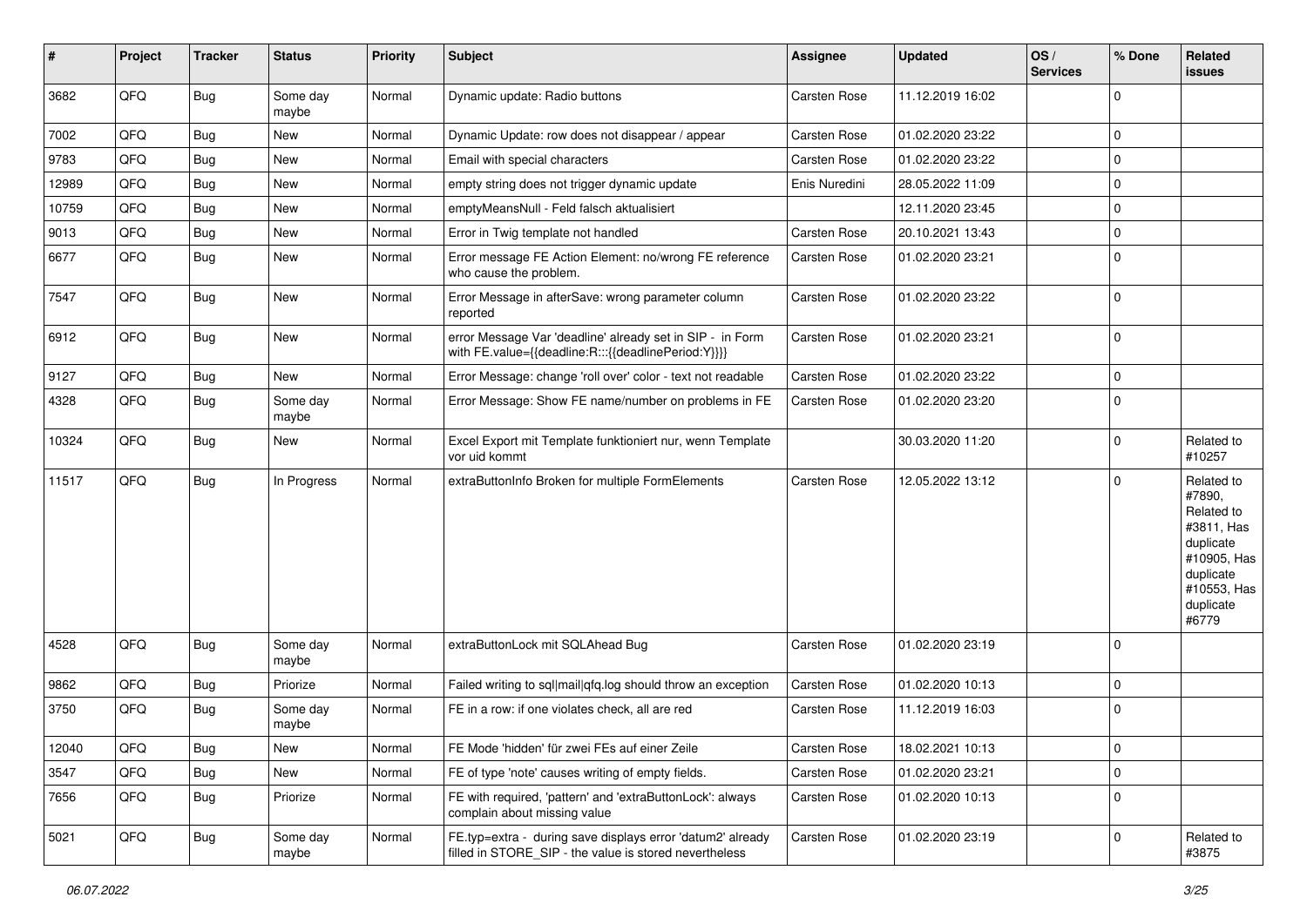| #     | Project | <b>Tracker</b> | <b>Status</b>     | <b>Priority</b> | Subject                                                                                                                                             | Assignee            | <b>Updated</b>   | OS/<br><b>Services</b> | % Done      | Related<br>issues                            |
|-------|---------|----------------|-------------------|-----------------|-----------------------------------------------------------------------------------------------------------------------------------------------------|---------------------|------------------|------------------------|-------------|----------------------------------------------|
| 5559  | QFQ     | Bug            | New               | Normal          | FE.type = Upload: 'accept' might contain variables                                                                                                  | Carsten Rose        | 11.05.2020 21:23 |                        | $\Omega$    |                                              |
| 8049  | QFQ     | Bug            | New               | Normal          | FE.type=note, column 'value': text moves some pixel to top<br>after save                                                                            | Carsten Rose        | 01.02.2020 23:22 |                        | $\Omega$    |                                              |
| 9317  | QFQ     | Bug            | New               | Normal          | FE.type=note: with dynamic show/hidden an empty label<br>causes trouble                                                                             | Carsten Rose        | 01.02.2020 23:22 |                        | $\Omega$    |                                              |
| 5877  | QFQ     | Bug            | Some day<br>maybe | Normal          | FE.type=note:bsColumn strange behaviour                                                                                                             |                     | 01.02.2020 23:19 |                        | 0           |                                              |
| 10082 | QFQ     | Bug            | New               | Normal          | FE.type=SELECT - 'sanatize' Class                                                                                                                   | Carsten Rose        | 07.05.2020 09:36 |                        | $\Omega$    | Related to<br>#10081                         |
| 8037  | QFQ     | Bug            | Priorize          | Normal          | FE.type=upload (advanced mode): {{slaveId:V}} missing<br>during dynamic update                                                                      | Carsten Rose        | 01.02.2020 10:13 |                        | 0           |                                              |
| 9533  | QFQ     | <b>Bug</b>     | New               | Normal          | FE.type=upload: Check in 'beforeSave' if upload is given                                                                                            | Carsten Rose        | 01.02.2020 23:22 |                        | $\mathbf 0$ | Related to<br>#11523                         |
| 7512  | QFQ     | Bug            | New               | Normal          | FE: inputType=number >> 'pattern' is not respected                                                                                                  | Carsten Rose        | 01.02.2020 23:22 |                        | $\mathbf 0$ |                                              |
| 10937 | QFQ     | Bug            | New               | Normal          | Fehler mit abhängigen Select- Feldern beim Positionieren                                                                                            | Carsten Rose        | 12.11.2020 23:45 |                        | $\Omega$    |                                              |
| 6462  | QFQ     | Bug            | New               | Normal          | File Upload: Nutzlose Fehlermeldung wenn Datei zu gross                                                                                             | Carsten Rose        | 01.02.2020 23:21 |                        | $\Omega$    | Related to<br>#6139                          |
| 4756  | QFQ     | Bug            | New               | Normal          | Form dirty even nothing changes                                                                                                                     | <b>Carsten Rose</b> | 11.12.2019 16:16 |                        | $\Omega$    |                                              |
| 14322 | QFQ     | Bug            | New               | Normal          | Form Load: by default no scroll (save & close should be<br>visible)                                                                                 | Enis Nuredini       | 15.06.2022 14:12 |                        | $\Omega$    | Related to<br>#14321,<br>Related to<br>#6232 |
| 5557  | QFQ     | Bug            | Some day<br>maybe | Normal          | Form load: STORE_RECORD filled, but should be empty                                                                                                 | <b>Carsten Rose</b> | 01.02.2020 23:19 |                        | $\mathbf 0$ |                                              |
| 12581 | QFQ     | Bug            | New               | Normal          | Form.forward=close: Record 'new' in new browser tab ><br>save (& close) >> Form is not reloaded with new created<br>record id and stays in mode=new | Carsten Rose        | 19.03.2022 17:48 |                        | 0           |                                              |
| 9773  | QFQ     | <b>Bug</b>     | New               | Normal          | form.parameter.formModeGlobal=requiredOff                                                                                                           | Carsten Rose        | 01.02.2020 15:56 |                        | $\mathbf 0$ |                                              |
| 4008  | QFQ     | Bug            | Some day<br>maybe | Normal          | FormElemen.type=sendmail: wrong 'TO' if 'real<br>name <rea@mail.to>' is used</rea@mail.to>                                                          | Carsten Rose        | 11.12.2019 16:03 |                        | $\Omega$    |                                              |
| 7890  | QFQ     | Bug            | New               | Normal          | FormElement 'required': extraButtonInfo not aligned                                                                                                 | Carsten Rose        | 11.06.2021 21:17 |                        | $\Omega$    | Related to<br>#11517                         |
| 10322 | QFQ     | Bug            | New               | Normal          | FormElement / Radio: missing column 'enum' >> FE not<br>reported                                                                                    | Carsten Rose        | 07.05.2020 09:37 |                        | 0           |                                              |
| 9898  | QFQ     | Bug            | Feedback          | Normal          | Formular trotz Timeout gespeichert                                                                                                                  | Benjamin Baer       | 01.02.2020 15:56 |                        | 0           |                                              |
| 14283 | QFQ     | Bug            | Priorize          | Normal          | HEIC / HEIF convert doesn't trigger                                                                                                                 | Carsten Rose        | 19.06.2022 16:37 |                        | $\mathbf 0$ |                                              |
| 9126  | QFQ     | Bug            | Some day<br>maybe | Normal          | hidden Form elements are present in page source                                                                                                     |                     | 02.01.2021 18:41 |                        | $\mathbf 0$ |                                              |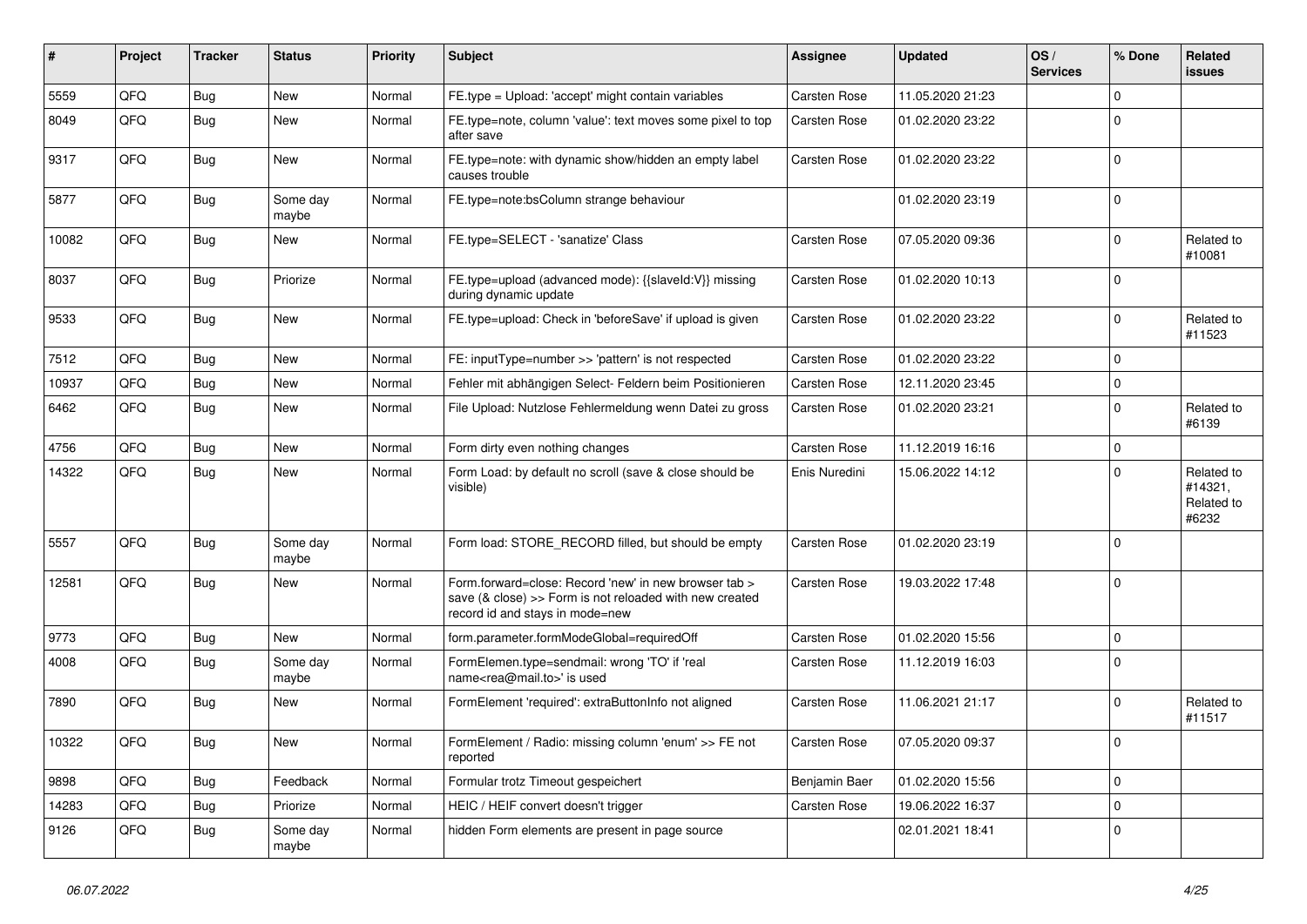| #     | Project | <b>Tracker</b> | <b>Status</b>     | <b>Priority</b> | Subject                                                                                                  | <b>Assignee</b>     | <b>Updated</b>   | OS/<br><b>Services</b> | % Done      | Related<br><b>issues</b>                                                |
|-------|---------|----------------|-------------------|-----------------|----------------------------------------------------------------------------------------------------------|---------------------|------------------|------------------------|-------------|-------------------------------------------------------------------------|
| 11347 | QFQ     | Bug            | Feedback          | Normal          | If Bedingungen funktionieren nicht korrekt                                                               | Christoph Fuchs     | 21.03.2021 20:37 |                        | $\mathbf 0$ |                                                                         |
| 14091 | QFQ     | Bug            | New               | Normal          | inconsistent template path for twig                                                                      | Carsten Rose        | 19.04.2022 18:36 |                        | $\mathbf 0$ |                                                                         |
| 4659  | QFQ     | <b>Bug</b>     | Some day<br>maybe | Normal          | infoButtonExtra                                                                                          | Carsten Rose        | 01.02.2020 23:20 |                        | $\mathbf 0$ |                                                                         |
| 14305 | QFQ     | <b>Bug</b>     | New               | Normal          | Inline Report editing does not create history entries                                                    | Carsten Rose        | 10.06.2022 11:55 |                        | $\mathbf 0$ |                                                                         |
| 9834  | QFQ     | <b>Bug</b>     | Priorize          | Normal          | Input elements with tag 'disabled' are missing on<br>form-submit: server option 'processReadOnly' broken | Carsten Rose        | 07.12.2021 16:43 |                        | $\mathbf 0$ | Related to<br>#9691,<br>Related to<br>#5305, Has<br>duplicate<br>#12331 |
| 6566  | QFQ     | Bug            | Priorize          | Normal          | Link Function 'delete': provided parameter missing on page<br>reload                                     | Benjamin Baer       | 03.01.2022 08:08 |                        | $\mathbf 0$ |                                                                         |
| 13331 | QFQ     | Bug            | <b>New</b>        | Normal          | Multi Form: Clear Icon misplaced                                                                         | Carsten Rose        | 19.03.2022 17:47 |                        | $\mathbf 0$ |                                                                         |
| 13332 | QFQ     | <b>Bug</b>     | New               | Normal          | Multi Form: Required Felder werden visuell nicht markiert.                                               | Carsten Rose        | 19.03.2022 17:47 |                        | $\mathbf 0$ |                                                                         |
| 12325 | QFQ     | <b>Bug</b>     | Priorize          | Normal          | MultiDB form.dblndex not working for report syntax                                                       | Carsten Rose        | 07.09.2021 13:37 |                        | $\Omega$    | Related to<br>#12145,<br>Related to<br>#12314                           |
| 11695 | QFQ     | Bug            | New               | Normal          | MultiForm required FE Error                                                                              | Carsten Rose        | 04.12.2020 13:34 |                        | $\mathbf 0$ |                                                                         |
| 11667 | QFQ     | Bug            | New               | Normal          | MySQL mariadb-server-10.3: Incorrect datetime value                                                      | Carsten Rose        | 03.05.2021 20:48 |                        | $\mathbf 0$ |                                                                         |
| 4546  | QFQ     | Bug            | Some day<br>maybe | Normal          | NH: SIP storage is destroyed                                                                             |                     | 01.02.2020 23:20 |                        | $\mathbf 0$ |                                                                         |
| 3613  | QFQ     | Bug            | Some day<br>maybe | Normal          | note /note unchecked -> note div (col-md) wird weiterhin<br>gerendert                                    | Elias Villiger      | 01.02.2020 23:19 |                        | 100         |                                                                         |
| 12133 | QFQ     | <b>Bug</b>     | <b>New</b>        | Normal          | NPM, phpSpreadSheet aktualisieren                                                                        | <b>Carsten Rose</b> | 15.03.2021 09:04 |                        | $\mathbf 0$ |                                                                         |
| 7685  | QFQ     | Bug            | New               | Normal          | Open FormElement from QFQ error message and save<br>modified record: error about missing {{formId:F}}    | Carsten Rose        | 01.02.2020 23:22 |                        | $\mathbf 0$ |                                                                         |
| 14175 | QFQ     | Bug            | In Progress       | Normal          | Opening a form with no QFQ Session cookie fails                                                          | Carsten Rose        | 03.06.2022 10:40 |                        | $\mathbf 0$ |                                                                         |
| 2063  | QFQ     | <b>Bug</b>     | Some day<br>maybe | Normal          | Pills auf 'inaktiv' setzen falls keine Element auf dem Pill<br>sichtbar sind.                            | Benjamin Baer       | 11.12.2019 16:03 |                        | $\mathbf 0$ | Related to<br>#3752                                                     |
| 11668 | QFQ     | <b>Bug</b>     | New               | Normal          | Play function.sql - problem with mysql                                                                   | <b>Carsten Rose</b> | 03.05.2021 20:48 |                        | $\mathbf 0$ |                                                                         |
| 10658 | QFQ     | <b>Bug</b>     | New               | Normal          | processReadOnly broken                                                                                   | Carsten Rose        | 27.05.2020 17:55 |                        | $\pmb{0}$   |                                                                         |
| 13592 | QFQ     | Bug            | New               | Normal          | QFQ Build Queue: das vergeben von Tags klappt nicht. Es<br>werden keine Releases gebaut.                 | Carsten Rose        | 19.03.2022 17:45 |                        | $\mathbf 0$ |                                                                         |
| 6140  | QFQ     | <b>Bug</b>     | Priorize          | Normal          | QFQ DnD Sort: Locked fields                                                                              | Benjamin Baer       | 21.03.2022 09:56 |                        | $\mathbf 0$ |                                                                         |
| 9024  | QFQ     | Bug            | Some day<br>maybe | Normal          | QFQ Einarbeitung                                                                                         |                     | 01.02.2020 15:56 |                        | $\mathbf 0$ |                                                                         |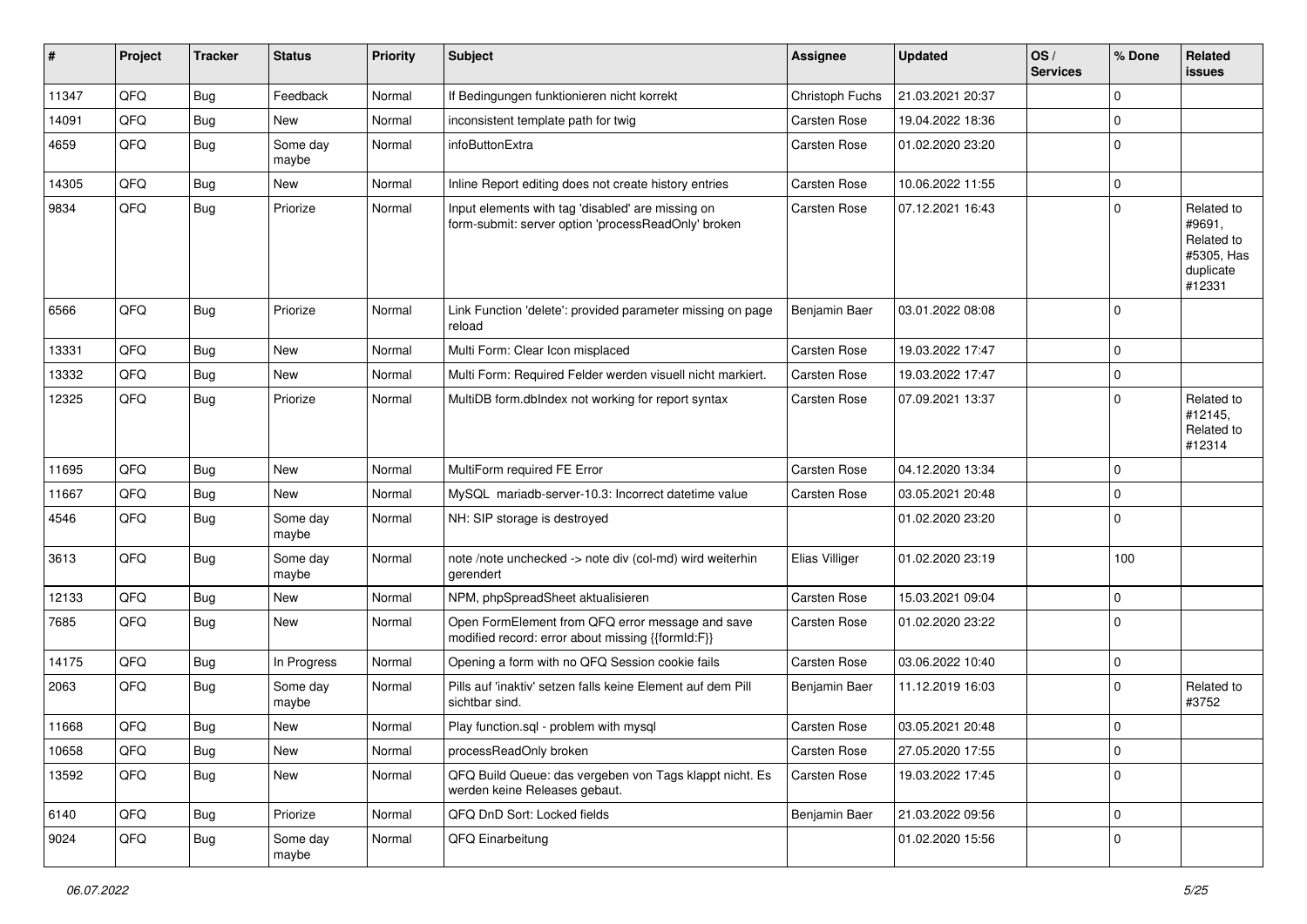| #     | Project | <b>Tracker</b> | <b>Status</b>     | <b>Priority</b> | <b>Subject</b>                                                                                  | <b>Assignee</b>     | <b>Updated</b>   | OS/<br><b>Services</b> | % Done      | Related<br>issues                              |
|-------|---------|----------------|-------------------|-----------------|-------------------------------------------------------------------------------------------------|---------------------|------------------|------------------------|-------------|------------------------------------------------|
| 7524  | QFQ     | <b>Bug</b>     | <b>New</b>        | Normal          | QFQ throws a 'General Error' if 'fileadmin/protected/log/' is<br>not writeable                  | <b>Carsten Rose</b> | 01.02.2020 23:22 |                        | 0           |                                                |
| 13528 | QFQ     | <b>Bug</b>     | New               | Normal          | gfg.io > releases: es wird kein neues Release angelegt                                          | Benjamin Baer       | 19.03.2022 17:46 |                        | $\Omega$    |                                                |
| 6574  | QFQ     | <b>Bug</b>     | Priorize          | Normal          | qfq.log: Fehlermeldung wurde angezeigt, aber nicht geloggt                                      | Carsten Rose        | 01.02.2020 10:13 |                        | 0           |                                                |
| 4771  | QFQ     | <b>Bug</b>     | Some day<br>maybe | Normal          | gfg: select-down-values empty after save (edit-form for<br>program administrators)              | Carsten Rose        | 01.02.2020 23:20 |                        | 0           | Related to<br>#4549, Has<br>duplicate<br>#4282 |
| 6483  | QFQ     | Bug            | <b>New</b>        | Normal          | R Store funktioniert nicht bei 'Report Notation' im FE                                          | <b>Carsten Rose</b> | 01.02.2020 23:21 |                        | $\Omega$    |                                                |
| 9020  | QFQ     | <b>Bug</b>     | Some day<br>maybe | Normal          | radio mit buttonClass und dynamicUpdate lassen sich nicht<br>kombinieren                        |                     | 11.12.2019 16:01 |                        | $\mathbf 0$ |                                                |
| 11239 | QFQ     | Bug            | New               | Normal          | Radiobutton (plain): horizontales Rendern abhängig vom<br>Datentyp in der Datenbank             | Carsten Rose        | 30.09.2020 18:37 |                        | $\mathbf 0$ |                                                |
| 7513  | QFQ     | Bug            | <b>New</b>        | Normal          | Radios not correct aligned                                                                      | Carsten Rose        | 01.02.2020 23:22 |                        | $\mathbf 0$ |                                                |
| 7795  | QFQ     | <b>Bug</b>     | <b>New</b>        | Normal          | Readonly Form: Typeahead-Felder                                                                 | <b>Carsten Rose</b> | 01.02.2020 23:22 |                        | $\Omega$    | Related to<br>#10640                           |
| 7261  | QFQ     | Bug            | New               | Normal          | Report pathFilename for user without path, only the filename                                    | Carsten Rose        | 01.02.2020 23:21 |                        | $\Omega$    |                                                |
| 9535  | QFQ     | Bug            | Feedback          | Normal          | Report:  AS '_vertical' - column to wide - vertical >> rot45,<br>rot <sub>90</sub>              | Benjamin Baer       | 01.02.2020 15:56 |                        | $\Omega$    |                                                |
| 14323 | QFQ     | Bug            | In Progress       | Normal          | Report: render=both single - no impact                                                          | <b>Carsten Rose</b> | 19.06.2022 18:31 |                        | $\Omega$    |                                                |
| 9855  | QFQ     | Bug            | New               | Normal          | <b>Required Check</b>                                                                           |                     | 01.02.2020 15:56 |                        | $\mathbf 0$ |                                                |
| 4454  | QFQ     | <b>Bug</b>     | Some day<br>maybe | Normal          | Required Elements: multiple elements in a row - whole row<br>marked if only one input is empty. | Benjamin Baer       | 01.02.2020 23:20 |                        | $\Omega$    |                                                |
| 7616  | QFQ     | <b>Bug</b>     | Priorize          | Normal          | Selectlist with Enum & Dynamic Update                                                           | Carsten Rose        | 01.02.2020 10:13 |                        | $\Omega$    |                                                |
| 13899 | QFQ     | Bug            | ToDo              | Normal          | Selenium: zum laufen bringen                                                                    | Enis Nuredini       | 25.03.2022 10:24 |                        | $\mathbf 0$ |                                                |
| 7014  | QFQ     | Bug            | New               | Normal          | Sending invalid emails succeeds when<br>debug.redirectAllMailTo is set                          | Carsten Rose        | 01.02.2020 23:21 |                        | $\Omega$    |                                                |
| 12512 | QFQ     | <b>Bug</b>     | New               | Normal          | Some MySQL Installation can't use 'stored procedures'                                           | <b>Carsten Rose</b> | 19.03.2022 17:48 |                        | $\Omega$    |                                                |
| 7281  | QFQ     | Bug            | Some day<br>maybe | Normal          | Subrecords: on large screen separator line too short                                            |                     | 01.02.2020 23:19 |                        | 0           |                                                |
| 7574  | QFQ     | Bug            | <b>New</b>        | Normal          | Substitute error: form element not reported / dont parse<br>Form.note                           | <b>Carsten Rose</b> | 01.02.2020 23:21 |                        | $\mathbf 0$ |                                                |
| 12520 | QFQ     | Bug            | New               | Normal          | Switch FE User: still active even FE User session expired                                       | Carsten Rose        | 19.03.2022 17:48 |                        | $\mathbf 0$ |                                                |
| 14304 | QFQ     | Bug            | New               | Normal          | table sorter view safer does not work                                                           | Carsten Rose        | 10.06.2022 11:49 |                        | 0           |                                                |
| 12716 | QFQ     | <b>Bug</b>     | New               | Normal          | template group: Pattern only applied to first instance                                          | Carsten Rose        | 19.03.2022 17:47 |                        | 0           |                                                |
| 12045 | QFQ     | Bug            | New               | Normal          | templateGroup afterSave FE: Aufruf ohne<br>sqlHonorFormElements funktioniert nicht              | Carsten Rose        | 18.02.2021 16:33 |                        | 0           |                                                |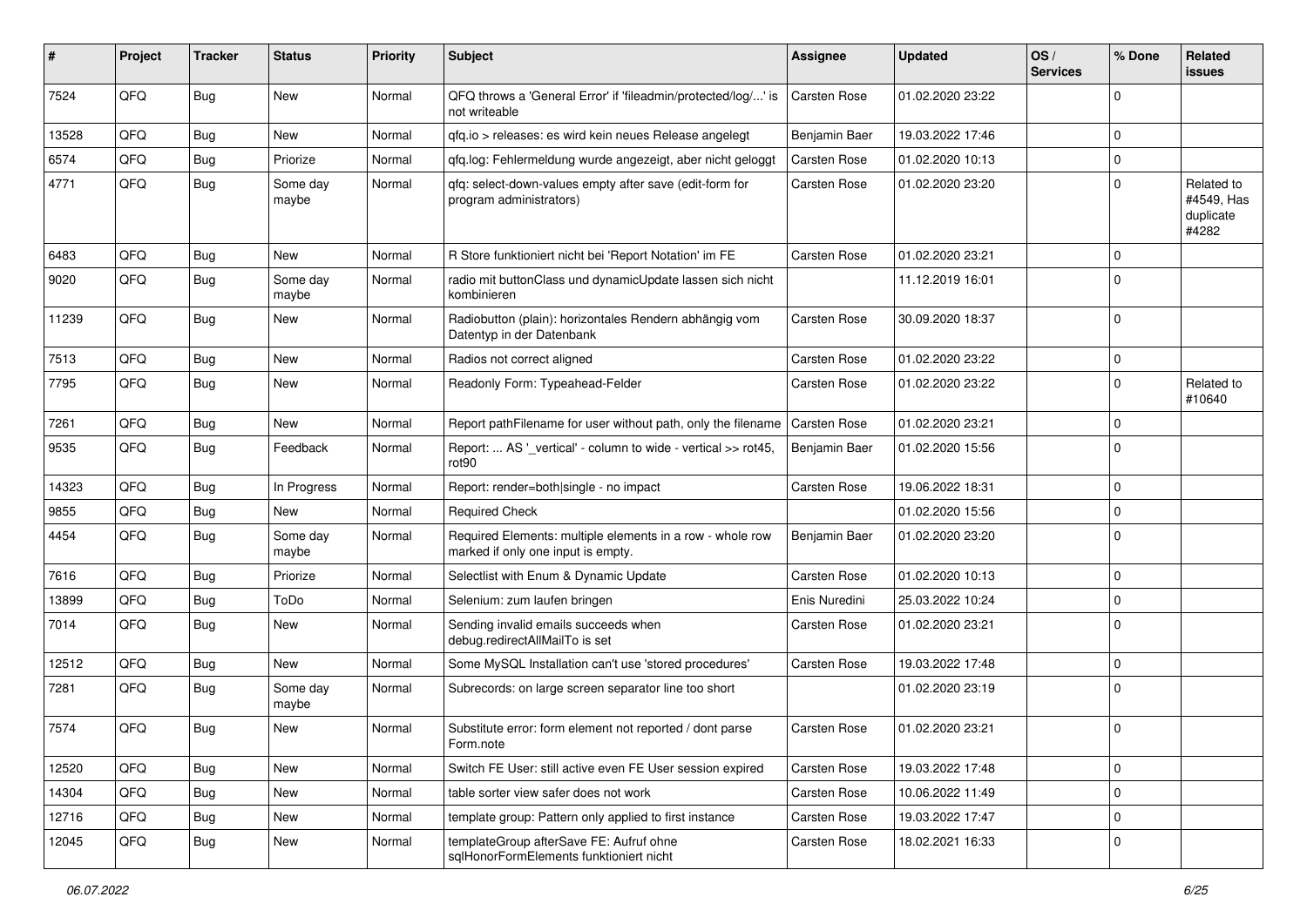| #     | Project | <b>Tracker</b> | <b>Status</b>     | <b>Priority</b> | Subject                                                                                                                                                  | <b>Assignee</b>     | <b>Updated</b>   | OS/<br><b>Services</b> | % Done      | Related<br><b>issues</b>                    |
|-------|---------|----------------|-------------------|-----------------|----------------------------------------------------------------------------------------------------------------------------------------------------------|---------------------|------------------|------------------------|-------------|---------------------------------------------|
| 3882  | QFQ     | Bug            | Some day<br>maybe | Normal          | templateGroup: disable 'add' if limit is reached - funktioniert<br>nicht wenn bereits records existierten                                                | Carsten Rose        | 11.12.2019 16:03 |                        | $\Omega$    |                                             |
| 3588  | QFQ     | <b>Bug</b>     | Some day<br>maybe | Normal          | templateGroup: versteckte Elemente werden weiterhin<br>gespeichert.                                                                                      | Carsten Rose        | 11.12.2019 16:02 |                        | $\Omega$    |                                             |
| 4549  | QFQ     | <b>Bug</b>     | Some day<br>maybe | Normal          | TemplateGroups: FE.type SELECT loose selected value<br>after save                                                                                        | Carsten Rose        | 01.02.2020 23:20 |                        | $\Omega$    | Related to<br>#4548,<br>Related to<br>#4771 |
| 7402  | QFQ     | <b>Bug</b>     | Some day<br>maybe | Normal          | thumbnail cache: outdated picture when permission denied<br>and permission resolved.                                                                     |                     | 01.02.2020 23:20 |                        | $\Omega$    |                                             |
| 12187 | QFQ     | <b>Bug</b>     | New               | Normal          | Trigger FormAsFile() via Report: probably problem with multi<br>DB setup                                                                                 | <b>Carsten Rose</b> | 20.03.2021 21:20 |                        | $\Omega$    |                                             |
| 3895  | QFQ     | <b>Bug</b>     | Some day<br>maybe | Normal          | typeahead pedantic: on lehrkredit Idap webpass - if only one<br>person is in dropdown, such person can't be selected                                     | Carsten Rose        | 11.12.2019 16:03 |                        | $\Omega$    |                                             |
| 4398  | QFQ     | <b>Bug</b>     | Some day<br>maybe | Normal          | Typeahead: mouse click in a prefilled input opens a single<br>item dropdown with the current value - click on it seems to<br>set the value, not the key. | Benjamin Baer       | 01.02.2020 23:20 |                        | $\mathbf 0$ | Related to<br>#4457                         |
| 4457  | QFQ     | <b>Bug</b>     | Priorize          | Normal          | typeahead: pressing return to select an item, saves the form<br>and closes the form.                                                                     | Benjamin Baer       | 03.01.2022 08:01 |                        | $\Omega$    | Related to<br>#4398                         |
| 9077  | QFQ     | Bug            | <b>New</b>        | Normal          | typeAheadSql: report broken SQL                                                                                                                          | Carsten Rose        | 29.06.2022 22:35 |                        | $\Omega$    | Related to<br>#4018                         |
| 10588 | QFQ     | <b>Bug</b>     | New               | Normal          | typeahed Tag: Doku anpassen                                                                                                                              | Carsten Rose        | 12.11.2020 23:45 |                        | $\mathbf 0$ |                                             |
| 7219  | QFQ     | <b>Bug</b>     | <b>New</b>        | Normal          | typeSheadSql / typeAheadSqlPrefetch: change to curly<br>braces                                                                                           | Carsten Rose        | 01.02.2020 23:21 |                        | $\Omega$    |                                             |
| 10661 | QFQ     | <b>Bug</b>     | In Progress       | Normal          | Typo3 Warnungen                                                                                                                                          | Carsten Rose        | 07.09.2021 13:23 |                        | $\Omega$    | Related to<br>#12440                        |
| 13943 | QFQ     | <b>Bug</b>     | Priorize          | Normal          | unable to find formgroup                                                                                                                                 | Enis Nuredini       | 28.05.2022 11:03 |                        | $\Omega$    |                                             |
| 9947  | QFQ     | <b>Bug</b>     | Priorize          | Normal          | Unwanted error message if missing 'typeAheadSqlPrefetch'                                                                                                 | <b>Carsten Rose</b> | 01.02.2020 10:13 |                        | $\Omega$    |                                             |
| 5305  | QFQ     | Bug            | <b>New</b>        | Normal          | Upload FormElement: nicht disabled by readonly Form                                                                                                      | Carsten Rose        | 16.06.2021 13:43 |                        | $\Omega$    | Related to<br>#9347,<br>Related to<br>#9834 |
| 5706  | QFQ     | <b>Bug</b>     | Some day<br>maybe | Normal          | upload: fileDestination needs to be sanatized                                                                                                            | <b>Carsten Rose</b> | 01.02.2020 23:19 |                        | $\Omega$    |                                             |
| 5991  | QFQ     | Bug            | Some day<br>maybe | Normal          | URLs with 'I' or long parameter are problematic                                                                                                          | <b>Carsten Rose</b> | 01.02.2020 23:19 |                        | $\Omega$    |                                             |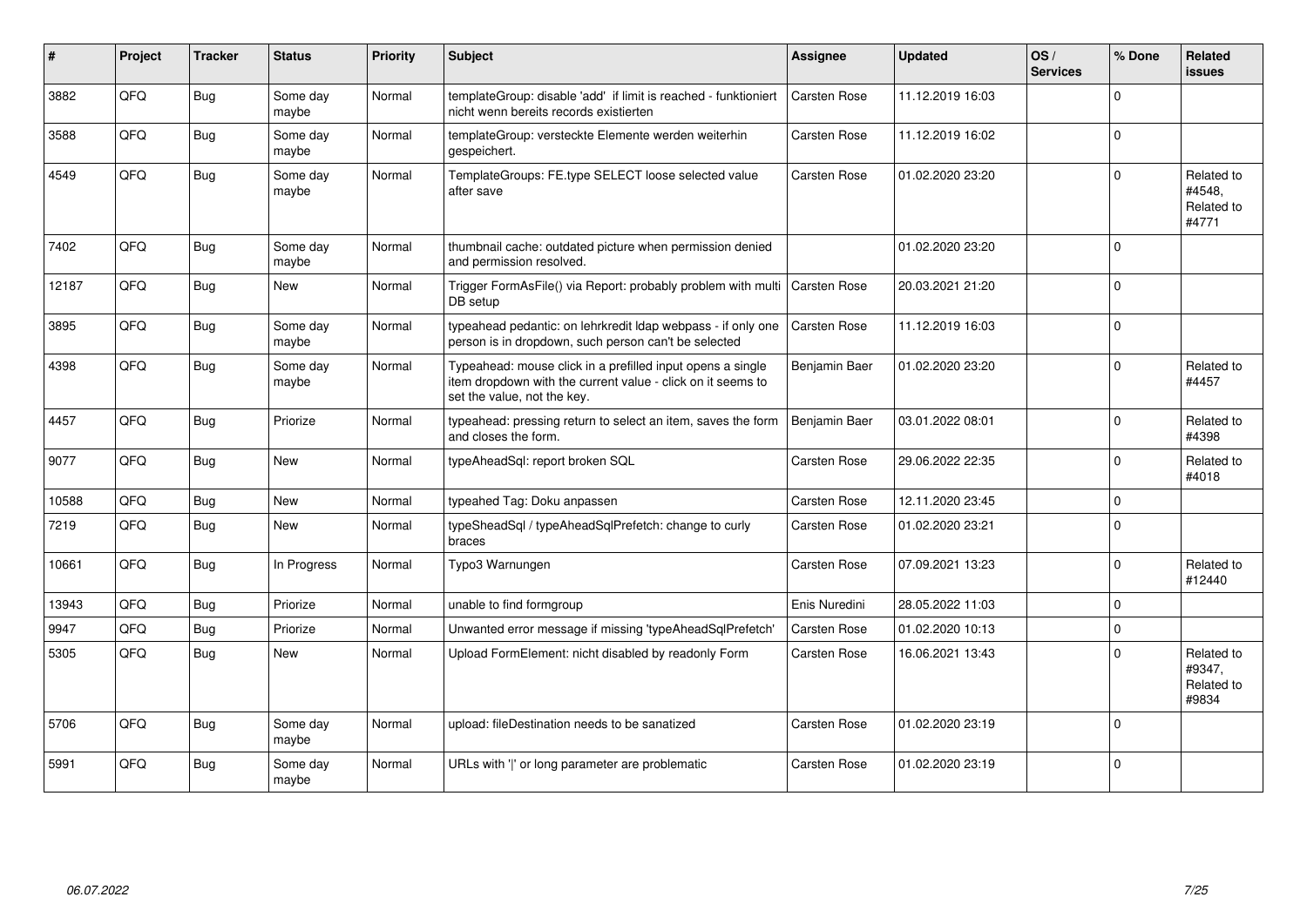| #     | Project | <b>Tracker</b> | <b>Status</b>     | <b>Priority</b> | Subject                                                                          | Assignee            | <b>Updated</b>   | OS/<br><b>Services</b> | % Done      | Related<br>issues                                                    |
|-------|---------|----------------|-------------------|-----------------|----------------------------------------------------------------------------------|---------------------|------------------|------------------------|-------------|----------------------------------------------------------------------|
| 10704 | QFQ     | Bug            | New               | Normal          | wkhtml problem rendering fullCalendar.js / fabric.js >><br>successor: puppeteer  | Carsten Rose        | 12.11.2020 23:45 |                        | $\Omega$    | Related to<br>#5024,<br>Related to<br>#4650,<br>Related to<br>#10715 |
| 13706 | QFQ     | <b>Bug</b>     | New               | Normal          | Wrong CheckType in FieldElement LastStatus of Form Cron                          | <b>Carsten Rose</b> | 21.01.2022 18:20 |                        | $\Omega$    |                                                                      |
| 13659 | QFQ     | Bug            | New               | Normal          | wrong sanitize class applied to R-store                                          | Carsten Rose        | 15.01.2022 14:23 |                        | $\Omega$    |                                                                      |
| 2643  | QFQ     | <b>Bug</b>     | Some day<br>maybe | Normal          | Zend / PHP Webinars anschauen                                                    | Carsten Rose        | 01.02.2020 15:56 |                        | $\mathbf 0$ |                                                                      |
| 4122  | QFQ     | Bug            | Some day<br>maybe | Normal          | file: Render Mode hat keinen Effekt                                              |                     | 11.12.2019 16:03 |                        | $\Omega$    |                                                                      |
| 4138  | QFQ     | <b>Bug</b>     | Some day<br>maybe | Normal          | style fehlt                                                                      |                     | 11.12.2019 16:03 |                        | $\mathbf 0$ |                                                                      |
| 8431  | QFQ     | <b>Bug</b>     | New               | High            | autocron.php with wrong path                                                     | Carsten Rose        | 03.05.2021 21:14 |                        | $\Omega$    |                                                                      |
| 11630 | QFQ     | <b>Bug</b>     | Feedback          | High            | Bitte check ob CALL() in 20.11.0 noch so funktioniert wie in<br>20.4.1           | Enis Nuredini       | 28.05.2022 13:45 |                        | $\Omega$    | Related to<br>#11325                                                 |
| 11057 | QFQ     | <b>Bug</b>     | New               | High            | Checkboxes ohne span.checkmark im Report werden<br>ausgeblendet                  | Benjamin Baer       | 03.05.2021 21:12 |                        | $\Omega$    | Related to<br>#11039                                                 |
| 4279  | QFQ     | <b>Bug</b>     | Some day<br>maybe | High            | config.linkVars lost                                                             | Carsten Rose        | 03.05.2021 21:14 |                        | $\mathbf 0$ |                                                                      |
| 5221  | QFQ     | <b>Bug</b>     | New               | High            | Download Dialog: Bleibt stehen in FF wenn Datei<br>automatisch gespeichert wird. | Carsten Rose        | 03.05.2021 21:14 |                        | $\Omega$    |                                                                      |
| 12670 | QFQ     | Bug            | New               | High            | Dropdown-Menu classes können nicht mehr angegeben<br>werden                      | Carsten Rose        | 07.12.2021 17:19 |                        | 0           |                                                                      |
| 12066 | QFQ     | <b>Bug</b>     | New               | High            | enterAsSubmit: Forward wird nicht ausgeführt                                     | Enis Nuredini       | 29.05.2022 09:23 |                        | $\mathbf 0$ |                                                                      |
| 9531  | QFQ     | <b>Bug</b>     | New               | High            | FE File: Dynamic Update / modeSql / required detected<br>even it not set         | Carsten Rose        | 11.06.2021 20:32 |                        | $\Omega$    | Related to<br>#12398                                                 |
| 7899  | QFQ     | Bug            | New               | High            | Fe.type=password / retype / required: always complain<br>about missing value     | Carsten Rose        | 03.05.2021 21:14 |                        | $\mathbf 0$ |                                                                      |
| 9347  | QFQ     | Bug            | New               | High            | FE.type=upload with dynamic show/hidden: required not<br>detected                | Carsten Rose        | 12.06.2021 10:40 |                        | 0           | Related to<br>#5305,<br>Related to<br>#12398                         |
| 13716 | QFQ     | <b>Bug</b>     | New               | High            | Firefox ask to store username/password                                           | Enis Nuredini       | 30.05.2022 09:31 |                        | $\mathbf 0$ | Related to<br>#13827                                                 |
| 8083  | QFQ     | <b>Bug</b>     | New               | High            | FormEditor: primary table list does not respect<br>'indexDb={{indexData:Y}}'     | Carsten Rose        | 03.05.2021 21:14 |                        | 0           | Has<br>duplicate<br>#6678                                            |
| 8891  | QFG     | Bug            | New               | High            | formSubmitLog: do not log passwords                                              | Enis Nuredini       | 25.03.2022 09:06 |                        | 0           |                                                                      |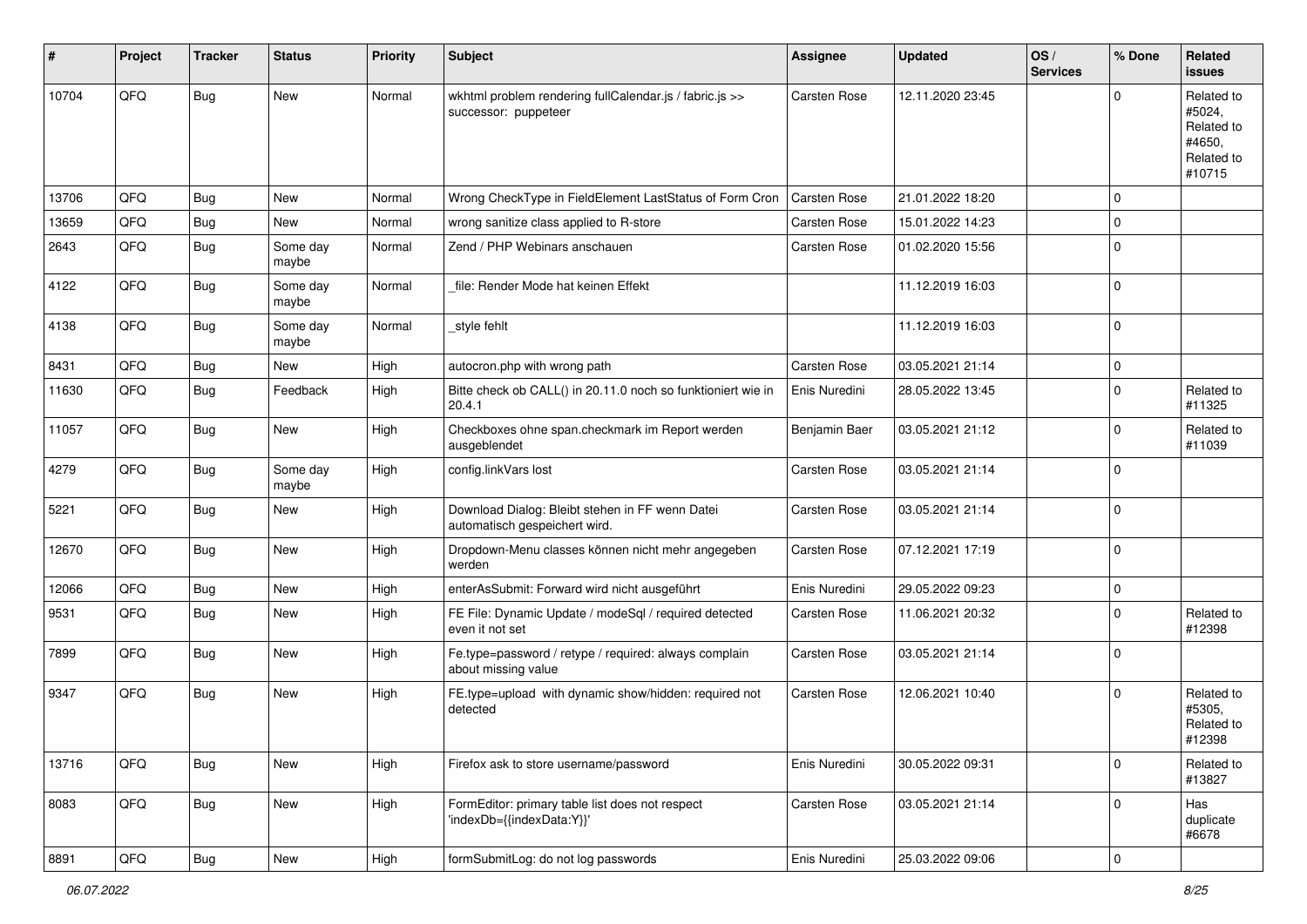| #     | Project | <b>Tracker</b> | <b>Status</b>     | <b>Priority</b> | <b>Subject</b>                                                                                         | <b>Assignee</b>     | <b>Updated</b>   | OS/<br><b>Services</b> | % Done      | Related<br><b>issues</b>                                             |
|-------|---------|----------------|-------------------|-----------------|--------------------------------------------------------------------------------------------------------|---------------------|------------------|------------------------|-------------|----------------------------------------------------------------------|
| 3570  | QFQ     | <b>Bug</b>     | Some day<br>maybe | High            | Formular mit prmitnew permitEdit=Always wird nicht<br>aufgerufen (ist leer)                            | Carsten Rose        | 03.05.2021 21:14 |                        | $\Omega$    |                                                                      |
| 12513 | QFQ     | Bug            | New               | High            | Implement server side check of maxlength                                                               | Carsten Rose        | 07.12.2021 17:19 |                        | $\mathbf 0$ |                                                                      |
| 5459  | QFQ     | Bug            | New               | High            | Multi DB: spread system tables between 'QFQ' and<br>'Data'-DB                                          | Carsten Rose        | 03.05.2021 21:14 |                        | $\Omega$    | Related to<br>#4720                                                  |
| 10508 | QFQ     | Bug            | <b>New</b>        | High            | Multi Form broken on Multi DB Instance                                                                 | Carsten Rose        | 03.05.2021 21:12 |                        | $\Omega$    |                                                                      |
| 7650  | QFQ     | Bug            | <b>New</b>        | High            | Optional do not show 'required' sign on FormElement                                                    | Carsten Rose        | 03.05.2021 21:14 |                        | $\mathbf 0$ |                                                                      |
| 8668  | QFQ     | Bug            | New               | High            | Pill disabled: dyamic mode 'hidden' not respected - FE is still<br>required                            | Carsten Rose        | 03.05.2021 21:14 |                        | $\Omega$    |                                                                      |
| 12508 | QFQ     | Bug            | In Progress       | High            | qfq Form: sendMail                                                                                     | Karin Niffeler      | 19.03.2022 17:48 |                        | $\mathbf 0$ |                                                                      |
| 12463 | QFQ     | Bug            | ToDo              | High            | QFQ Function: 'function' and 'sql' on same level - output of<br>sql is shown two times.                | Carsten Rose        | 15.12.2021 16:31 |                        | $\Omega$    |                                                                      |
| 12395 | QFQ     | Bug            | ToDo              | High            | QFQ Function: Result two times shown                                                                   | Carsten Rose        | 18.02.2022 08:59 |                        | $\mathbf 0$ |                                                                      |
| 11237 | QFQ     | Bug            | New               | High            | Radiobutton / parameter.buttonClass= btn-default - kein dirty<br>Trigger                               | Benjamin Baer       | 03.05.2021 21:12 |                        | $\mathbf 0$ | Related to<br>#10766                                                 |
| 10766 | QFQ     | <b>Bug</b>     | New               | High            | Radiobutton / parameter.buttonClass=btn-default: dynamic<br>update                                     |                     | 03.05.2021 21:12 |                        | $\Omega$    | Related to<br>#11237                                                 |
| 3109  | QFQ     | <b>Bug</b>     | Some day<br>maybe | High            | RealUrl: Links werden nicht korrekt gerendert                                                          | Carsten Rose        | 03.05.2021 21:14 |                        | $\Omega$    |                                                                      |
| 9789  | QFQ     | Bug            | In Progress       | High            | Record Lock: release to early on 'leave page'                                                          | Carsten Rose        | 10.01.2022 09:25 |                        | 100         | Related to<br>#10081,<br>Related to<br>#9173,<br>Related to<br>#8702 |
| 12974 | QFQ     | Bug            | New               | High            | Sanitize Queries in Action-Elements                                                                    | <b>Carsten Rose</b> | 07.12.2021 17:19 |                        | $\Omega$    |                                                                      |
| 9121  | QFQ     | Bug            | Priorize          | High            | sip links have r and __dbIndexData set                                                                 | Carsten Rose        | 12.06.2021 10:41 |                        | $\mathbf 0$ |                                                                      |
| 10081 | QFQ     | Bug            | New               | High            | Stale record lock after 'forbidden' character                                                          | Carsten Rose        | 03.05.2021 21:12 |                        | $\Omega$    | Related to<br>#10082,<br>Related to<br>#9789                         |
| 10506 | QFQ     | Bug            | <b>New</b>        | High            | Template Group broken on MultiDB instance                                                              | <b>Carsten Rose</b> | 03.05.2021 21:12 |                        | $\Omega$    | Related to<br>#10505                                                 |
| 12702 | QFQ     | <b>Bug</b>     | New               | High            | templateGroup: broken in multiDb Setup                                                                 | Carsten Rose        | 14.12.2021 16:02 |                        | $\mathbf 0$ |                                                                      |
| 10640 | QFQ     | <b>Bug</b>     | New               | High            | TypeAhead Tag: FE editierbar trotz readOnly                                                            | Carsten Rose        | 03.05.2021 21:12 |                        | $\mathbf 0$ | Related to<br>#7795                                                  |
| 6116  | QFQ     | <b>Bug</b>     | Priorize          | High            | value of checkbox not saved                                                                            | Carsten Rose        | 07.12.2021 17:19 |                        | $\mathbf 0$ |                                                                      |
| 3061  | QFQ     | <b>Bug</b>     | Some day<br>maybe | High            | winstitute: mysql connection durcheinander - nmhp17<br>(ag7)/QFQ arbeitet mit DB/Tabellen von biostat. | Carsten Rose        | 03.05.2021 21:14 |                        | $\mathbf 0$ |                                                                      |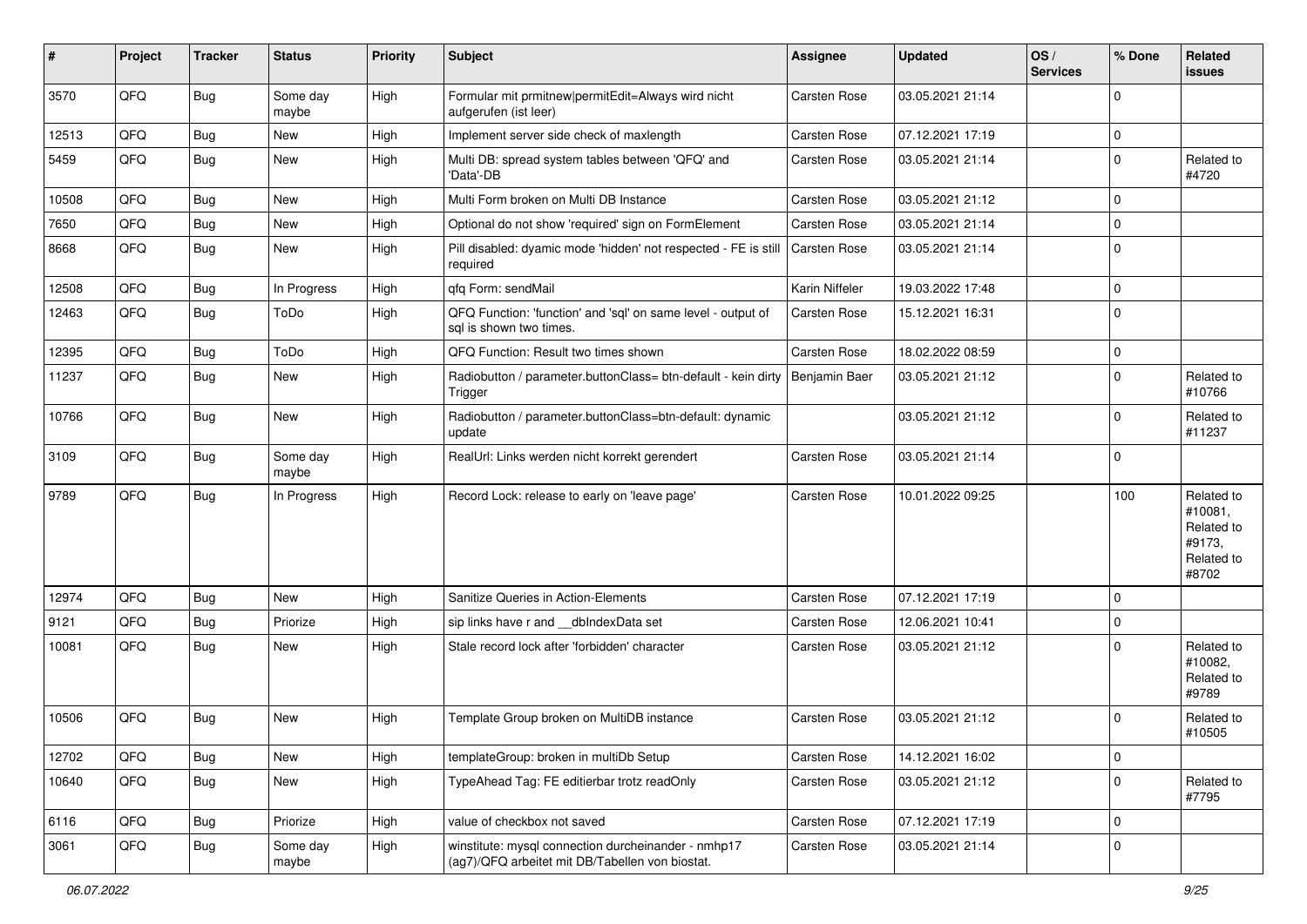| ∦     | Project | <b>Tracker</b> | <b>Status</b>     | <b>Priority</b> | <b>Subject</b>                                                                                                                               | <b>Assignee</b> | <b>Updated</b>   | OS/<br><b>Services</b> | % Done      | Related<br><b>issues</b>                      |
|-------|---------|----------------|-------------------|-----------------|----------------------------------------------------------------------------------------------------------------------------------------------|-----------------|------------------|------------------------|-------------|-----------------------------------------------|
| 9534  | QFQ     | Bug            | Priorize          | Urgent          | FE.type=upload: 'Unknown Mode: ID"                                                                                                           | Carsten Rose    | 03.05.2021 21:14 |                        | $\Omega$    | Related to<br>#9532                           |
| 12468 | QFQ     | Bug            | New               | Urgent          | Form: update Form.title after save                                                                                                           | Carsten Rose    | 03.05.2021 21:12 |                        | $\Omega$    |                                               |
| 12545 | QFQ     | Bug            | <b>New</b>        | Urgent          | sql.log not created / updated                                                                                                                | Carsten Rose    | 14.12.2021 16:02 |                        | $\Omega$    |                                               |
| 9173  | QFQ     | Bug            | Priorize          | Urgent          | Stale Record Lock: Firefox                                                                                                                   | Carsten Rose    | 03.05.2021 21:14 |                        | $\Omega$    | Related to<br>#9789                           |
| 3567  | QFQ     | Feature        | Some day<br>maybe | Low             | 'Save', 'Close', 'New' als FormElement                                                                                                       |                 | 11.12.2019 16:02 |                        | $\Omega$    |                                               |
| 3273  | QFQ     | Feature        | Some day<br>maybe | Low             | Dirty Flag in Form                                                                                                                           | Carsten Rose    | 11.12.2019 16:02 |                        | $\Omega$    |                                               |
| 3537  | QFQ     | Feature        | Some day<br>maybe | Low             | SHOW COLUMNS FROM tableName - Extend '{{!'<br>definition                                                                                     | Carsten Rose    | 11.12.2019 16:02 |                        | $\Omega$    |                                               |
| 5942  | QFQ     | Feature        | Priorize          | Normal          | 'L' and 'type': append to links, generate via '_link' by using<br>'u:' .                                                                     | Carsten Rose    | 01.02.2020 10:13 |                        | $\Omega$    |                                               |
| 3267  | QFQ     | Feature        | Some day<br>maybe | Normal          | 2 Forms auf einer Seite: real + Read only                                                                                                    | Carsten Rose    | 11.12.2019 16:03 |                        | $\Omega$    |                                               |
| 12269 | QFQ     | Feature        | <b>New</b>        | Normal          | 2FA - Login                                                                                                                                  | Carsten Rose    | 03.05.2021 20:45 |                        | $\mathbf 0$ |                                               |
| 5548  | QFQ     | Feature        | Some day<br>maybe | Normal          | 801 Textfiles/Scriptfiles als Thumbnail                                                                                                      | Carsten Rose    | 07.03.2022 16:26 |                        | $\Omega$    |                                               |
| 3666  | QFQ     | Feature        | Some day<br>maybe | Normal          | a) Performance Messung: mysql_real_escape_string() im<br>Vergleich zu str_replace(), b) doppeltes Aufrufen von<br>mysql_real_escape_string() | Carsten Rose    | 11.12.2019 16:02 |                        | $\Omega$    |                                               |
| 12038 | QFQ     | Feature        | <b>New</b>        | Normal          | a) STORE_VAR: filenameOnlyStripUniq, b) SP:<br>QSTRIPUNIQ()                                                                                  |                 | 17.02.2021 23:55 |                        | $\Omega$    |                                               |
| 11535 | QFQ     | Feature        | <b>New</b>        | Normal          | Ability to create SQL columns in frontend QFQ forms                                                                                          |                 | 17.11.2020 12:11 |                        | $\mathbf 0$ |                                               |
| 3942  | QFQ     | Feature        | Some day<br>maybe | Normal          | Action Elemente: neu generierte IDs via FE weitergeben                                                                                       | Carsten Rose    | 11.12.2019 16:03 |                        | $\Omega$    | Related to<br>#3941                           |
| 12412 | QFQ     | Feature        | New               | Normal          | Action/Escape qualifier 'e' (empty), '0': if given, an empty<br>string (or '0') will be treated as 'not found'                               | Carsten Rose    | 08.05.2021 09:40 |                        | $\Omega$    | Related to<br>#12413,<br>Related to<br>#10012 |
| 5131  | QFQ     | Feature        | <b>New</b>        | Normal          | Activate Spin Gear ('wait/busy' indicator) via LINK attribute                                                                                | Carsten Rose    | 01.02.2020 23:21 |                        | $\Omega$    |                                               |
| 7342  | QFQ     | Feature        | <b>New</b>        | Normal          | add content = hide this                                                                                                                      | Carsten Rose    | 01.02.2020 23:21 |                        | $\Omega$    |                                               |
| 10979 | QFQ     | Feature        | <b>New</b>        | Normal          | Ajax Calls an API - dataReport                                                                                                               | Carsten Rose    | 11.05.2022 12:15 |                        | $\mathbf 0$ |                                               |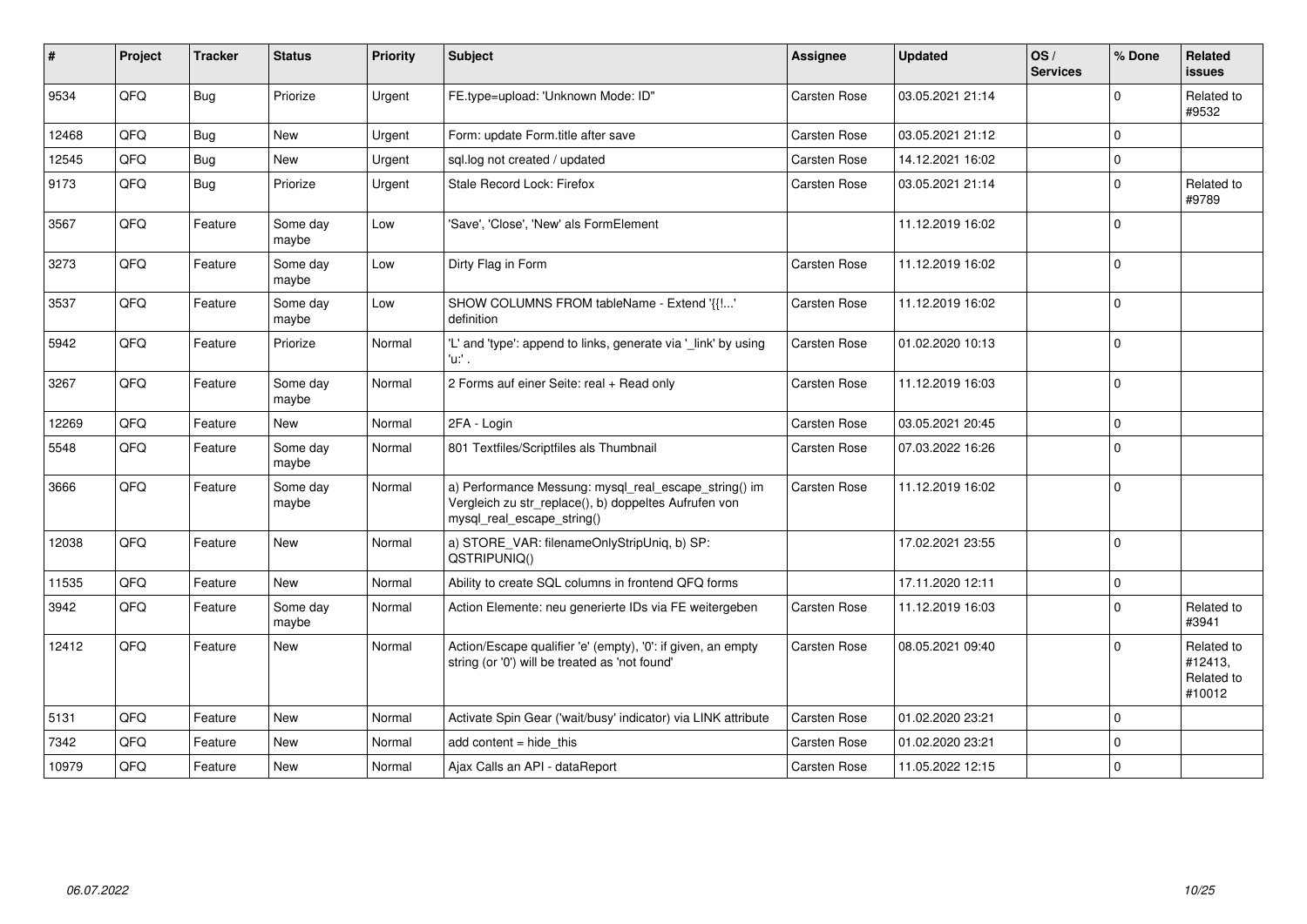| $\sharp$ | Project | <b>Tracker</b> | <b>Status</b>     | <b>Priority</b> | <b>Subject</b>                                                                                                      | <b>Assignee</b>     | <b>Updated</b>   | OS/<br><b>Services</b> | % Done      | Related<br>issues                                                                                                                                                     |
|----------|---------|----------------|-------------------|-----------------|---------------------------------------------------------------------------------------------------------------------|---------------------|------------------|------------------------|-------------|-----------------------------------------------------------------------------------------------------------------------------------------------------------------------|
| 14320    | QFQ     | Feature        | In Progress       | Normal          | Allow specific HTML Tags and Attributes: general, TinyMCE                                                           | Enis Nuredini       | 04.07.2022 14:09 |                        | $\Omega$    | Related to<br>#12664,<br>Related to<br>#12039,<br>Related to<br>#11702,<br>Related to<br>#7239,<br>Related to<br>#3708,<br>Related to<br>#3646,<br>Related to<br>#880 |
| 12119    | QFQ     | Feature        | New               | Normal          | AS paged: error message missing if there ist no 'r' argument.                                                       | <b>Carsten Rose</b> | 03.05.2021 20:51 |                        | $\mathbf 0$ |                                                                                                                                                                       |
| 13945    | QFQ     | Feature        | New               | Normal          | As _link: content before/after link                                                                                 | Enis Nuredini       | 28.05.2022 11:01 |                        | $\Omega$    | Related to<br>#12262                                                                                                                                                  |
| 3947     | QFQ     | Feature        | Some day<br>maybe | Normal          | Attack detectect: logout current user                                                                               | Carsten Rose        | 11.12.2019 16:03 |                        | $\mathbf 0$ | Related to<br>#5458,<br>Related to<br>#6299                                                                                                                           |
| 6299     | QFQ     | Feature        | Some day<br>maybe | Normal          | Attack detection: log table with invalid SIP access                                                                 |                     | 11.12.2019 16:02 |                        | $\Omega$    | Related to<br>#3947                                                                                                                                                   |
| 4250     | QFQ     | Feature        | <b>New</b>        | Normal          | AutoCron in QFQ via PHP                                                                                             | Carsten Rose        | 01.02.2020 23:21 |                        | $\Omega$    | Related to<br>#3292,<br>Related to<br>#3291                                                                                                                           |
| 12146    | QFQ     | Feature        | New               | Normal          | Autocron Job: Anzeigen wann der naechste Job ausgefuehrt   Carsten Rose<br>wird, resp das er nicht ausgefuehrt wird |                     | 15.03.2021 15:23 |                        | $\mathbf 0$ |                                                                                                                                                                       |
| 3291     | QFG     | Feature        | Some day<br>maybe | Normal          | AutoCron websiteToken                                                                                               | Carsten Rose        | 11.12.2019 16:02 |                        | $\mathbf 0$ | Related to<br>#4250                                                                                                                                                   |
| 7452     | QFQ     | Feature        | Some day<br>maybe | Normal          | automate deployment new QFQ version                                                                                 | Carsten Rose        | 16.09.2021 15:10 |                        | $\mathbf 0$ |                                                                                                                                                                       |
| 13608    | QFQ     | Feature        | Some day<br>maybe | Normal          | Automatic Browser Language Redirect                                                                                 | Enis Nuredini       | 17.06.2022 08:35 |                        | $\Omega$    |                                                                                                                                                                       |
| 12452    | QFG     | Feature        | Priorize          | Normal          | BaseURL: alsways with '/' at the end                                                                                | Carsten Rose        | 19.06.2022 13:45 |                        | $\Omega$    | Related to<br>#10782                                                                                                                                                  |
| 9346     | QFQ     | Feature        | Priorize          | Normal          | beforeSave: check if an upload is given                                                                             | Carsten Rose        | 11.06.2021 21:18 |                        | $\mathbf 0$ |                                                                                                                                                                       |
| 7106     | QFQ     | Feature        | Some day<br>maybe | Normal          | Beispiel Nummerierung von Rows in Report                                                                            |                     | 11.12.2019 16:01 |                        | 0           |                                                                                                                                                                       |
| 7105     | QFG     | Feature        | Some day<br>maybe | Normal          | Beispiel wie man in einer zweiten Tabelle speichert.                                                                |                     | 11.12.2019 16:01 |                        | 0           |                                                                                                                                                                       |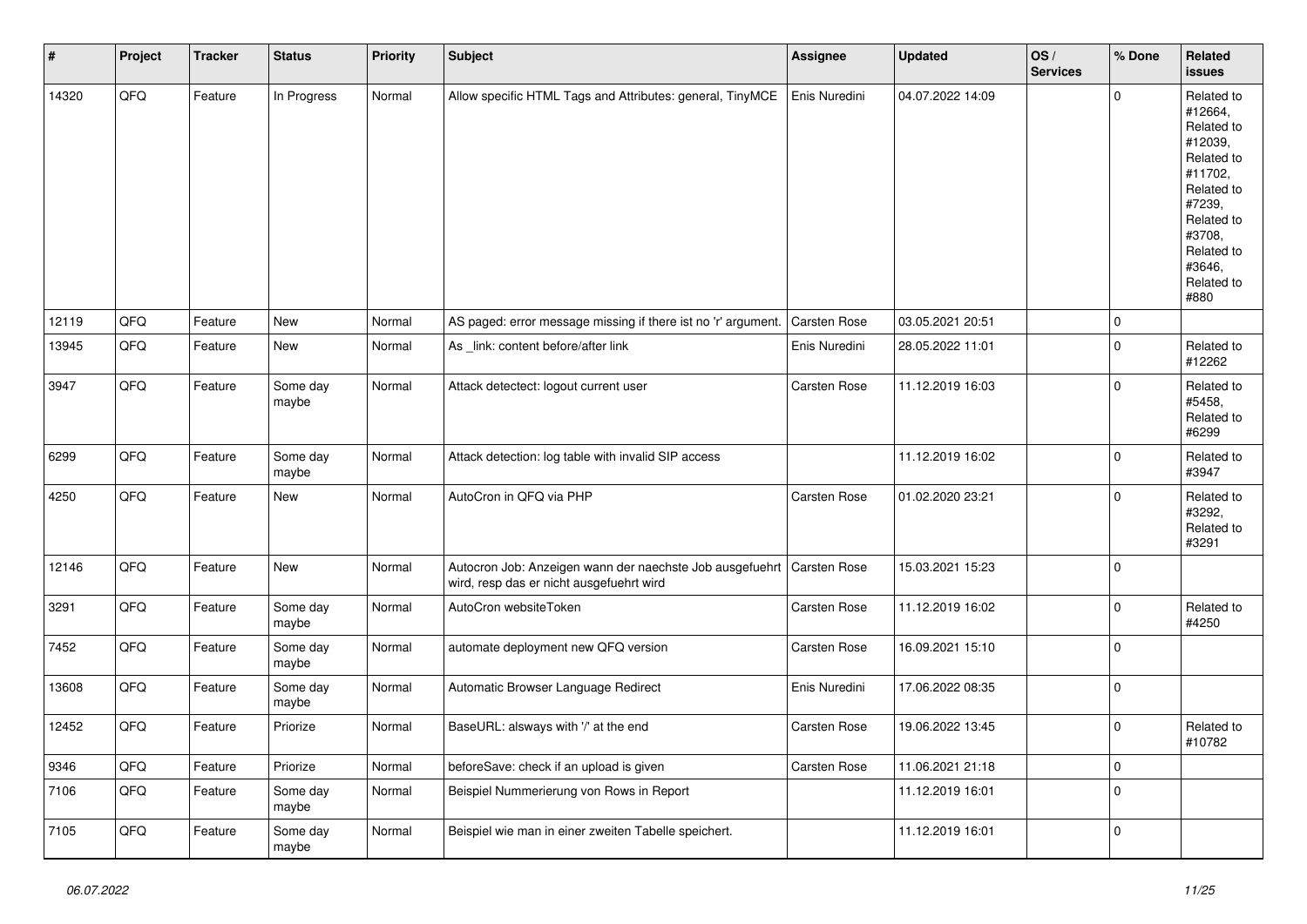| #     | Project | <b>Tracker</b> | <b>Status</b>     | <b>Priority</b> | <b>Subject</b>                                                                  | <b>Assignee</b>     | <b>Updated</b>   | OS/<br><b>Services</b> | % Done         | Related<br>issues                            |
|-------|---------|----------------|-------------------|-----------------|---------------------------------------------------------------------------------|---------------------|------------------|------------------------|----------------|----------------------------------------------|
| 6288  | QFQ     | Feature        | Some day<br>maybe | Normal          | Best Practice: Erklaeren wie man ein Formular ganz in<br>'weiss' erstellen kann |                     | 11.12.2019 16:02 |                        | $\Omega$       |                                              |
| 4194  | QFQ     | Feature        | In Progress       | Normal          | Bootstrap 4 ist jetzt offiziel                                                  |                     | 03.05.2021 20:47 |                        | 0              | Related to<br>#10114                         |
| 5783  | QFQ     | Feature        | Some day<br>maybe | Normal          | <b>BPMN View/Edit</b>                                                           |                     | 11.12.2019 16:02 |                        | $\Omega$       |                                              |
| 8520  | QFQ     | Feature        | Some day<br>maybe | Normal          | Bring QFQ to Composer                                                           | <b>Carsten Rose</b> | 16.09.2021 15:10 |                        | 0              |                                              |
| 8522  | QFQ     | Feature        | Some day<br>maybe | Normal          | build QFQ - npm warnings                                                        | Benjamin Baer       | 01.02.2020 23:19 |                        | 50             |                                              |
| 10716 | QFQ     | Feature        | Some day<br>maybe | Normal          | Business Logic mit Externen Skripten                                            | Carsten Rose        | 16.09.2021 15:10 |                        | $\Omega$       | Related to<br>#10713,<br>Related to<br>#8217 |
| 9781  | QFQ     | Feature        | New               | Normal          | Button: CSS class to make buttons smaller                                       | <b>Carsten Rose</b> | 01.02.2020 23:22 |                        | 0              |                                              |
| 13467 | QFQ     | Feature        | <b>New</b>        | Normal          | ChangeLog Generator                                                             | Carsten Rose        | 19.03.2022 17:46 |                        | 0              | Related to<br>#11460                         |
| 12474 | QFQ     | Feature        | <b>New</b>        | Normal          | Check BaseConfigURL if it is given and the the last char is '/'                 | Carsten Rose        | 03.05.2021 20:45 |                        | 0              |                                              |
| 9853  | QFQ     | Feature        | New               | Normal          | Check das SQL / QFQ / Mail Logfile geschrieben wird                             |                     | 09.01.2020 11:15 |                        | 0              |                                              |
| 12163 | QFQ     | Feature        | New               | Normal          | Checkbox: table wrap                                                            | <b>Carsten Rose</b> | 03.05.2021 20:51 |                        | 0              |                                              |
| 12476 | QFQ     | Feature        | New               | Normal          | clearMe: a) should trigger 'dirty', b) sticky on textarea resize                | Benjamin Baer       | 04.01.2022 08:40 |                        | $\Omega$       | Related to<br>#9528                          |
| 6870  | QFQ     | Feature        | Priorize          | Normal          | Click on '_link' triggers an API call                                           | Benjamin Baer       | 03.01.2022 08:25 |                        | $\Omega$       |                                              |
| 4420  | QFQ     | Feature        | Some day<br>maybe | Normal          | Client: Local Storage - store the changes of a form, local in<br>the browser.   | Benjamin Baer       | 11.12.2019 16:02 |                        | $\Omega$       |                                              |
| 6715  | QFQ     | Feature        | Some day<br>maybe | Normal          | Code-Refactoring: dbArray vereinheitlichen                                      | Carsten Rose        | 11.12.2019 16:02 |                        | $\Omega$       |                                              |
| 7102  | QFQ     | Feature        | <b>New</b>        | Normal          | Comment sign in report: '#' and '--'                                            | Carsten Rose        | 01.02.2020 23:21 |                        | $\mathbf 0$    |                                              |
| 4650  | QFQ     | Feature        | Some day<br>maybe | Normal          | Convert html to doc/rtf                                                         | Carsten Rose        | 01.02.2020 23:20 |                        | 0              | Related to<br>#10704                         |
| 12330 | QFQ     | Feature        | New               | Normal          | Copy to input field / text area / TinyMCE                                       | Carsten Rose        | 07.04.2021 09:01 |                        | 0              |                                              |
| 8089  | QFQ     | Feature        | New               | Normal          | Copy/Paste for FormElements                                                     | Carsten Rose        | 01.02.2020 23:22 |                        | $\overline{0}$ |                                              |
| 10738 | QFQ     | Feature        | Some day<br>maybe | Normal          | CORS headers for external API requests                                          |                     | 10.06.2020 14:00 |                        | 0              |                                              |
| 13843 | QFQ     | Feature        | New               | Normal          | Create JWT via QFQ                                                              | Carsten Rose        | 19.03.2022 17:42 |                        | $\mathbf 0$    |                                              |
| 13841 | QFQ     | Feature        | New               | Normal          | Create PDF via iText - evaluate                                                 | Carsten Rose        | 19.03.2022 17:42 |                        | 0              |                                              |
| 9136  | QFQ     | Feature        | New               | Normal          | Create ZIP files with dynamic PDFs                                              | Carsten Rose        | 01.02.2020 23:22 |                        | $\mathbf 0$    |                                              |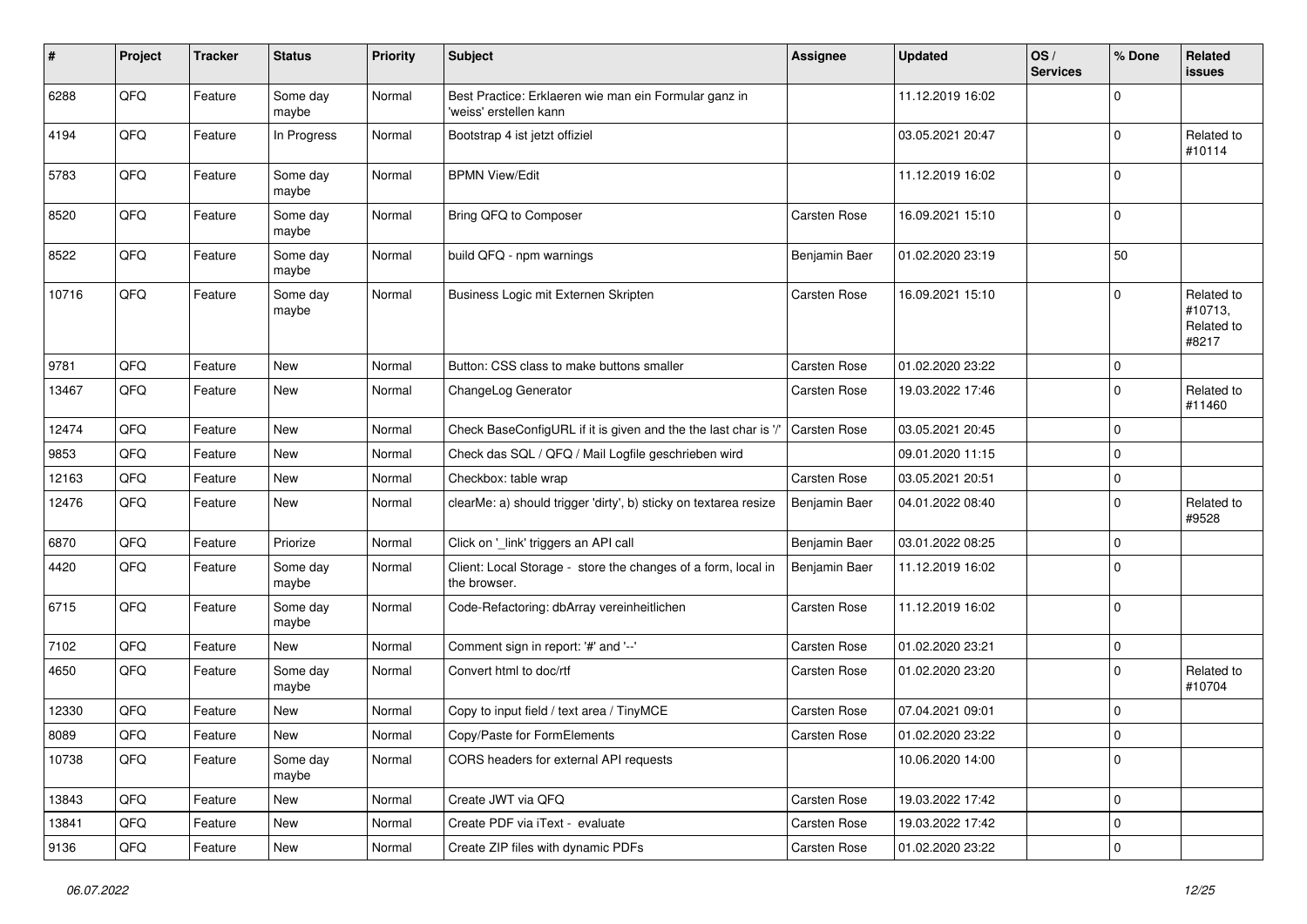| #     | Project | Tracker | <b>Status</b>              | <b>Priority</b> | <b>Subject</b>                                                                                                                                                | Assignee            | <b>Updated</b>   | OS/<br><b>Services</b> | % Done      | Related<br><b>issues</b> |
|-------|---------|---------|----------------------------|-----------------|---------------------------------------------------------------------------------------------------------------------------------------------------------------|---------------------|------------------|------------------------|-------------|--------------------------|
| 4719  | QFQ     | Feature | Some day<br>maybe          | Normal          | Custom Message in Client in case of 'Browser tab close,<br>modification will be lost'                                                                         |                     | 01.02.2020 23:20 |                        | $\Omega$    |                          |
| 12337 | QFQ     | Feature | Some day<br>maybe          | Normal          | Database.php: better caching                                                                                                                                  | <b>Carsten Rose</b> | 16.09.2021 15:10 |                        | $\Omega$    |                          |
| 6992  | QFQ     | Feature | Some day<br>maybe          | Normal          | DB exception: Syntax Highlight                                                                                                                                |                     | 11.12.2019 16:01 |                        | $\Omega$    | Related to<br>#5450      |
| 4627  | QFQ     | Feature | Some day<br>maybe          | Normal          | dbupdate: all tables - check 'create', 'modified' if it is possible<br>to change to default 'CURRENT_TIMESTAMP' and modified<br>'ON UPDATE CURRENT_TIMESTAMP' |                     | 01.02.2020 23:20 |                        | $\Omega$    |                          |
| 3331  | QFQ     | Feature | Some day<br>maybe          | Normal          | Default Tooltip fuer _page? Links: mit Form und Record ID                                                                                                     | Carsten Rose        | 11.12.2019 16:02 |                        | $\Omega$    |                          |
| 9348  | QFQ     | Feature | <b>New</b>                 | Normal          | defaultThumbnailSize: pre render thumbnails                                                                                                                   | Carsten Rose        | 12.06.2021 09:05 |                        | $\Omega$    |                          |
| 13566 | QFQ     | Feature | Ready to sync<br>(develop) | Normal          | Delete config-example.gfg.php file                                                                                                                            | Carsten Rose        | 23.12.2021 09:25 |                        | $\mathbf 0$ |                          |
| 5850  | QFQ     | Feature | Some day<br>maybe          | Normal          | Deployment: In QFQ Doc best practice fuer zeitgemaesses<br>Deployment beschreiben                                                                             |                     | 01.02.2020 23:20 |                        | $\Omega$    |                          |
| 7630  | QFQ     | Feature | Priorize                   | Normal          | detailed error message for simple upload                                                                                                                      | Carsten Rose        | 01.02.2020 10:13 |                        | $\Omega$    |                          |
| 7481  | QFQ     | Feature | New                        | Normal          | Detect 'BaseUrl' automatically                                                                                                                                | Carsten Rose        | 01.02.2020 23:21 |                        | 0           |                          |
| 12503 | QFQ     | Feature | Priorize                   | Normal          | Detect dangerous UPDATE statement with missing WHERE                                                                                                          | Carsten Rose        | 05.05.2021 22:09 |                        | $\Omega$    |                          |
| 3458  | QFQ     | Feature | Some day<br>maybe          | Normal          | Display 'Edit Form Element'-Checkbox on form: should<br>depend on FE Group                                                                                    | Carsten Rose        | 11.12.2019 16:02 |                        | $\Omega$    | Related to<br>#3447      |
| 8892  | QFQ     | Feature | Some day<br>maybe          | Normal          | Display and Edit SQL Comments in Form Editor                                                                                                                  | Carsten Rose        | 11.12.2019 16:01 |                        | $\Omega$    |                          |
| 8894  | QFQ     | Feature | Some day<br>maybe          | Normal          | Documentation Tags Usable in QFQ Application                                                                                                                  | Carsten Rose        | 11.12.2019 16:01 |                        | $\Omega$    |                          |
| 3905  | QFQ     | Feature | Some day<br>maybe          | Normal          | Documentation: Best Practice anhand eines Online<br>Bewerbungstools                                                                                           | Carsten Rose        | 11.12.2019 16:03 |                        | $\Omega$    |                          |
| 12109 | QFQ     | Feature | <b>New</b>                 | Normal          | Donwload Link: Plain, SIP, Persistent Link, Peristent SIP -<br>new notation                                                                                   | Carsten Rose        | 03.05.2021 20:45 |                        | $\Omega$    | Related to<br>#12085     |
| 10996 | QFQ     | Feature | New                        | Normal          | Download video via sip: no seek                                                                                                                               | Carsten Rose        | 12.08.2020 14:18 |                        | $\Omega$    |                          |
| 6292  | QFQ     | Feature | <b>New</b>                 | Normal          | Download: File speichern mit Hash aber original Filename in<br>der Datenbank vermerken fuer Downloads                                                         | <b>Carsten Rose</b> | 01.02.2020 23:21 |                        | $\Omega$    |                          |
| 7100  | QFQ     | Feature | Some day<br>maybe          | Normal          | Download: log access, max downloads, time limit                                                                                                               |                     | 01.02.2020 23:19 |                        | $\Omega$    |                          |
| 7217  | QFQ     | Feature | Priorize                   | Normal          | Download: notice User if ` sip=?` is missing                                                                                                                  | Carsten Rose        | 01.02.2020 10:13 |                        | $\mathbf 0$ |                          |
| 5562  | QFQ     | Feature | Priorize                   | Normal          | Drag'n'Drop fuer Uploads                                                                                                                                      | Benjamin Baer       | 21.03.2022 09:52 |                        | $\Omega$    | Related to<br>#9706      |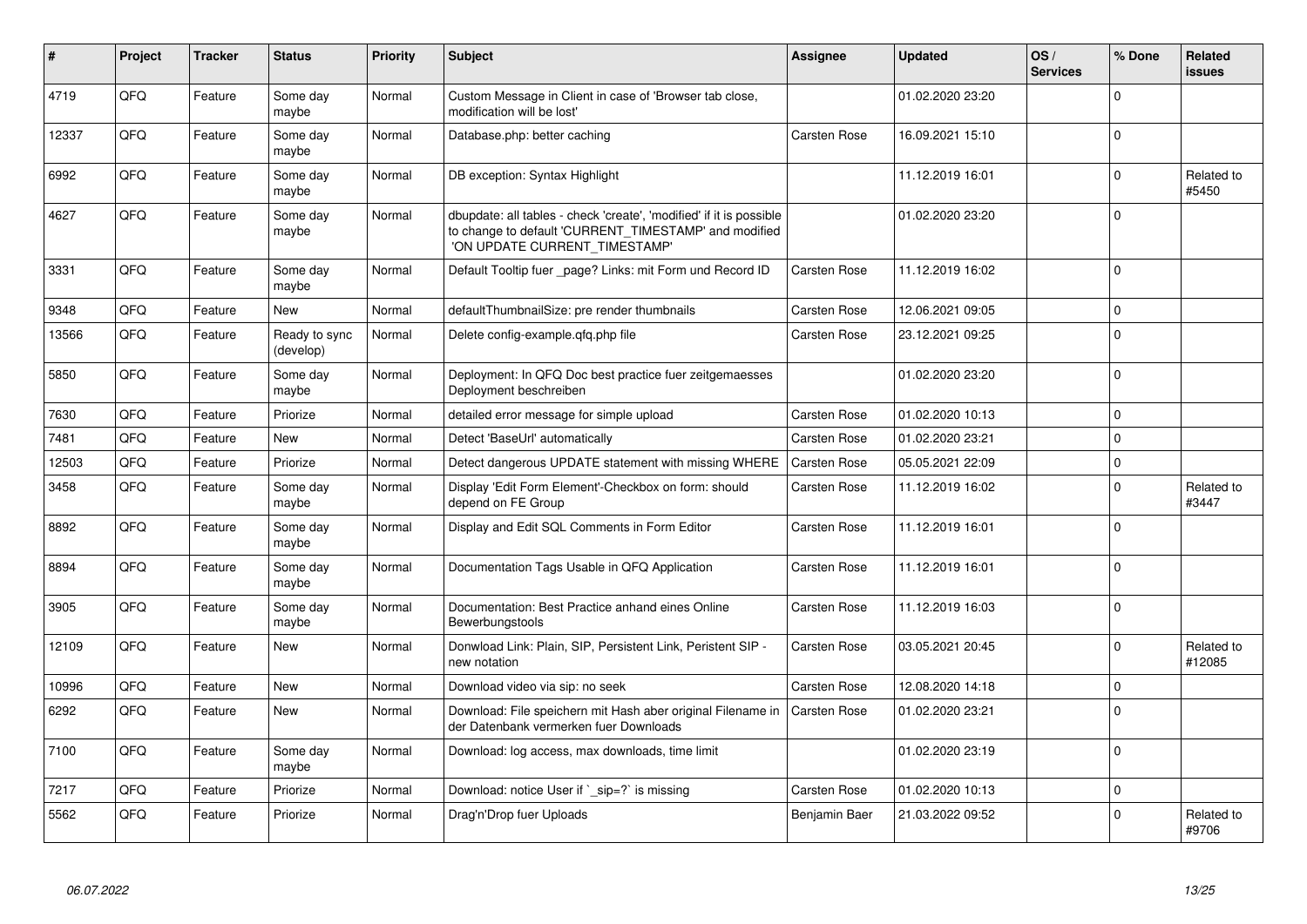| #     | Project | <b>Tracker</b> | <b>Status</b>     | <b>Priority</b> | <b>Subject</b>                                                                                                          | <b>Assignee</b> | <b>Updated</b>   | OS/<br><b>Services</b> | % Done      | Related<br><b>issues</b>  |
|-------|---------|----------------|-------------------|-----------------|-------------------------------------------------------------------------------------------------------------------------|-----------------|------------------|------------------------|-------------|---------------------------|
| 12603 | QFQ     | Feature        | <b>New</b>        | Normal          | Dropdown (Select), Radio, checkbox:<br>itemListAlways={{!SELECT key, value}}                                            | Carsten Rose    | 19.03.2022 17:47 |                        | $\Omega$    |                           |
| 10119 | QFQ     | Feature        | <b>New</b>        | Normal          | Dropdown (selectlist) & Type Ahead: format and catagorize<br>list                                                       | Carsten Rose    | 07.05.2020 09:36 |                        | $\Omega$    |                           |
| 2995  | QFQ     | Feature        | Some day<br>maybe | Normal          | Dropdown JQuery Plugin: 'chosen' - Moeglichkeit um Select<br>Listen mehr Funktion zu geben. Kein Bootstrap noetig.      | Carsten Rose    | 11.12.2019 16:03 |                        | $\Omega$    |                           |
| 4869  | QFQ     | Feature        | Some day<br>maybe | Normal          | Dynamic Update (show, hide, readonly?, required?) for<br><b>Template Group Elements</b>                                 | Carsten Rose    | 01.02.2020 23:19 |                        | $\Omega$    | Related to<br>#4865       |
| 3216  | QFQ     | Feature        | Some day<br>maybe | Normal          | dynamic update für checkbox label2                                                                                      | Carsten Rose    | 11.12.2019 16:03 |                        | $\Omega$    | Related to<br>#2081       |
| 11504 | QFQ     | Feature        | New               | Normal          | Dynamic Update: Button text update for 'Save',' Close' &<br>'Delete'                                                    | Carsten Rose    | 12.11.2020 23:44 |                        | $\mathbf 0$ |                           |
| 6224  | QFQ     | Feature        | Priorize          | Normal          | Dynamic update: fade in/out fields                                                                                      | Benjamin Baer   | 21.03.2022 09:50 |                        | $\Omega$    |                           |
| 4082  | QFQ     | Feature        | New               | Normal          | Dynamic Update: modeSgl - useful default                                                                                | Carsten Rose    | 01.02.2020 23:22 |                        | $\mathbf 0$ |                           |
| 6083  | QFQ     | Feature        | Some day<br>maybe | Normal          | Dynamic Update: Value Check via SQL                                                                                     |                 | 11.12.2019 16:02 |                        | $\Omega$    |                           |
| 7109  | QFQ     | Feature        | <b>New</b>        | Normal          | Dynamic Updates: row/element hide                                                                                       | Carsten Rose    | 01.02.2020 23:22 |                        | $\Omega$    | Has<br>duplicate<br>#4081 |
| 11460 | QFQ     | Feature        | New               | Normal          | Easier creation of changelog: gitchangelog                                                                              | Carsten Rose    | 12.06.2021 10:20 |                        | $\Omega$    | Related to<br>#13467      |
| 5893  | QFQ     | Feature        | Some day<br>maybe | Normal          | Edit on double-click                                                                                                    |                 | 01.02.2020 23:19 |                        | $\Omega$    | Related to<br>#5894       |
| 3864  | QFQ     | Feature        | New               | Normal          | Encrypt / decrypt field                                                                                                 | Enis Nuredini   | 30.06.2022 16:29 |                        | $\Omega$    |                           |
| 5579  | QFQ     | Feature        | Some day<br>maybe | Normal          | Enhance Doc / Presentation: variable type 'link column type'                                                            | Carsten Rose    | 01.02.2020 23:19 |                        | $\Omega$    |                           |
| 8585  | QFQ     | Feature        | Priorize          | Normal          | Enhance Error message for 'unknown form'                                                                                | Carsten Rose    | 01.02.2020 10:13 |                        | $\Omega$    |                           |
| 6250  | QFQ     | Feature        | In Progress       | Normal          | Enhance layout: a) Subrecord, b) Subrecord-Title                                                                        | Carsten Rose    | 01.02.2020 23:22 |                        | $\Omega$    | Related to<br>#5391       |
| 5132  | QFQ     | Feature        | Some day<br>maybe | Normal          | Error Message sendmail missing attachment: more details                                                                 | Carsten Rose    | 01.02.2020 23:19 |                        | $\Omega$    |                           |
| 9128  | QFQ     | Feature        | New               | Normal          | Error Message: not replaced variables- a) replace back to<br>'{{', b) underline                                         | Carsten Rose    | 01.02.2020 23:22 |                        | $\Omega$    | Related to<br>#9129       |
| 4330  | QFQ     | Feature        | Some day<br>maybe | Normal          | Error Message: report missing {{ / }} in sqlUpdate, sqlInsert,<br>sqlDelete, sqlAfter, sqlBefore in FE action elements. | Carsten Rose    | 01.02.2020 23:20 |                        | $\Omega$    |                           |
| 10874 | QFQ     | Feature        | <b>New</b>        | Normal          | Erstellen eines Foreign Keys in der Tabelle "FormElement"                                                               |                 | 13.07.2020 10:11 |                        | $\Omega$    |                           |
| 10976 | QFQ     | Feature        | <b>New</b>        | Normal          | Excel Export Verbesserungen                                                                                             | Carsten Rose    | 06.08.2020 10:56 |                        | $\Omega$    |                           |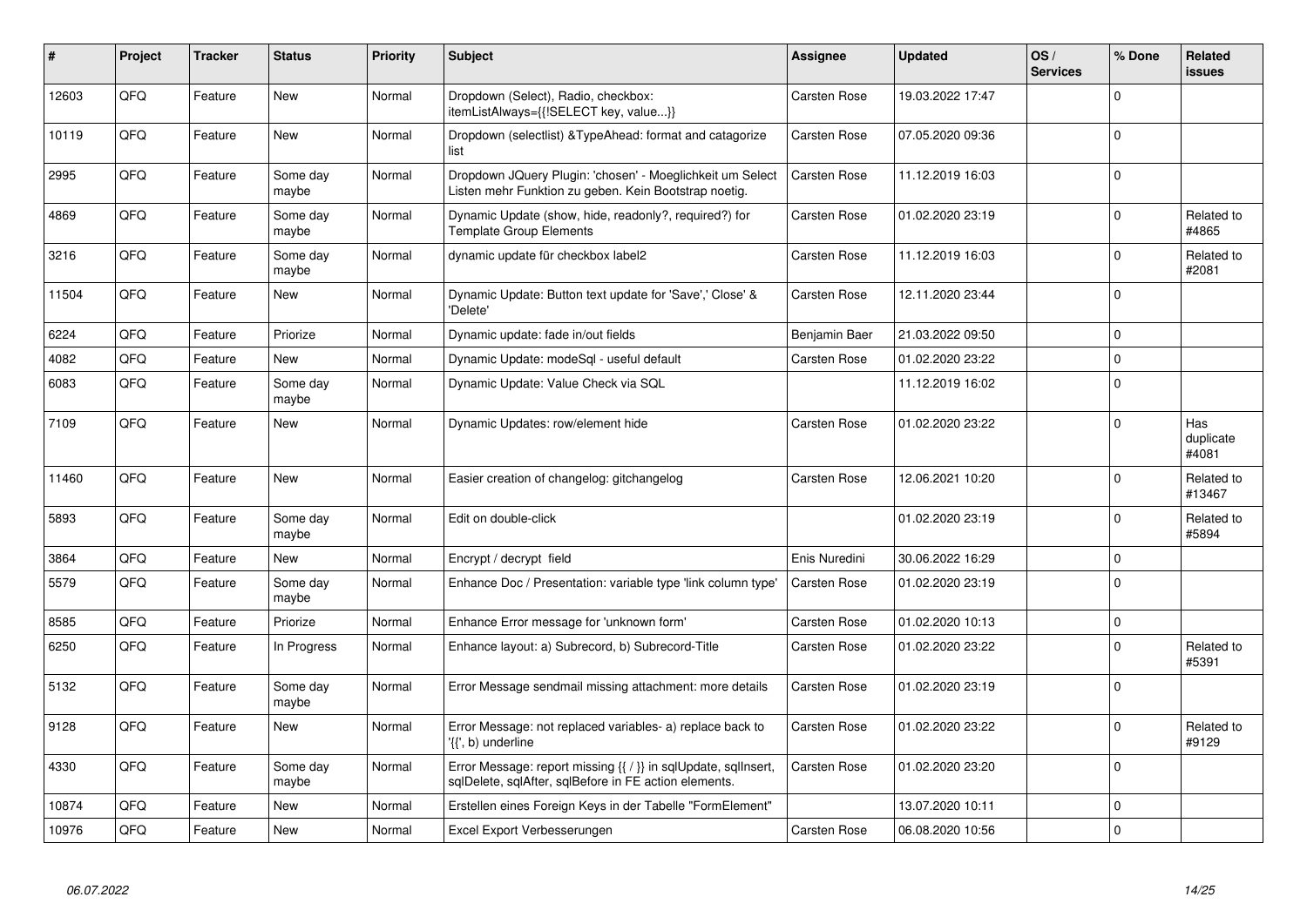| ∦     | Project        | <b>Tracker</b> | <b>Status</b>     | <b>Priority</b> | Subject                                                                 | <b>Assignee</b> | <b>Updated</b>   | OS/<br><b>Services</b> | % Done      | Related<br>issues                                                     |
|-------|----------------|----------------|-------------------|-----------------|-------------------------------------------------------------------------|-----------------|------------------|------------------------|-------------|-----------------------------------------------------------------------|
| 12024 | QFQ            | Feature        | New               | Normal          | Excel Export: text columns by default decode<br>htmlspeciachar()        | Carsten Rose    | 17.02.2021 23:55 |                        | 0           | Related to<br>#12022                                                  |
| 6594  | QFQ            | Feature        | <b>New</b>        | Normal          | Excel: on download, check if there is a valid sip                       | Carsten Rose    | 01.02.2020 23:21 |                        | $\mathbf 0$ |                                                                       |
| 3900  | QFQ            | Feature        | Some day<br>maybe | Normal          | Extend documentation of 'Copy / Paste'                                  | Carsten Rose    | 11.12.2019 16:03 |                        | $\Omega$    | Related to<br>#3899                                                   |
| 11217 | QFQ            | Feature        | Some day<br>maybe | Normal          | <b>Extend Script Functionality</b>                                      | Carsten Rose    | 16.09.2021 15:10 |                        | $\Omega$    |                                                                       |
| 14185 | QFQ            | Feature        | New               | Normal          | External/Autocron.php - better suitable directory                       | Support: System | 28.05.2022 11:03 |                        | $\Omega$    |                                                                       |
| 8719  | QFQ            | Feature        | <b>New</b>        | Normal          | extraButtonLock: add support for 0/1                                    | Carsten Rose    | 01.02.2020 23:22 |                        | $\Omega$    |                                                                       |
| 6972  | QFQ            | Feature        | Some day<br>maybe | Normal          | Fabric Clipboard / cross browser tab                                    | Benjamin Baer   | 01.02.2020 23:21 |                        | $\Omega$    |                                                                       |
| 5024  | QFQ            | Feature        | Some day<br>maybe | Normal          | Fabric: Generate PDF with edits                                         | Benjamin Baer   | 01.02.2020 23:20 |                        | $\Omega$    | Related to<br>#10704                                                  |
| 6801  | QFQ            | Feature        | Priorize          | Normal          | Fabric: Maximize / FullIscreen                                          | Benjamin Baer   | 21.03.2022 09:56 |                        | $\mathbf 0$ |                                                                       |
| 8584  | QFQ            | Feature        | Priorize          | Normal          | FE 'Action' - never assign to Container (except Template<br>Group)      | Carsten Rose    | 01.02.2020 10:13 |                        | $\mathbf 0$ |                                                                       |
| 9352  | QFQ            | Feature        | <b>New</b>        | Normal          | FE 'Native' fire slaveld, sqlAfter, sqlIns                              | Carsten Rose    | 01.02.2020 23:22 |                        | $\mathbf 0$ |                                                                       |
| 7812  | QFQ            | Feature        | New               | Normal          | FE 'Subrecord' - new option 'subrecordShowFilter',<br>'subrecordPaging' | Carsten Rose    | 01.02.2020 23:22 |                        | $\Omega$    |                                                                       |
| 3415  | QFQ            | Feature        | Some day<br>maybe | Normal          | FE Login Box Templatefile                                               | Benjamin Baer   | 11.12.2019 16:02 |                        | $\mathbf 0$ |                                                                       |
| 4536  | QFQ            | Feature        | Some day<br>maybe | Normal          | FE upload: problem with delete if mutliple uploads an<br>FE.name="      |                 | 01.02.2020 23:20 |                        | $\Omega$    |                                                                       |
| 8277  | QFQ            | Feature        | Priorize          | Normal          | fe.parameter.default=                                                   | Carsten Rose    | 01.02.2020 23:17 |                        | $\Omega$    | Related to<br>#8113                                                   |
| 10013 | QFQ            | Feature        | Some day<br>maybe | Normal          | FE.typ=editor: CodeMirror                                               | Carsten Rose    | 08.06.2022 10:37 |                        | $\Omega$    | Related to<br>#12611,<br>Related to<br>#12490,<br>Related to<br>#7732 |
| 12162 | QFQ            | Feature        | New               | Normal          | FE.type=sendmail: personalized mailing (several mails) via<br>template  | Carsten Rose    | 03.05.2021 20:45 |                        | $\Omega$    |                                                                       |
| 4444  | QFQ            | Feature        | Some day<br>maybe | Normal          | FE.type=upload: detect mime type                                        |                 | 11.12.2019 16:02 |                        | $\mathbf 0$ | Related to<br>#4303                                                   |
| 7920  | QFG            | Feature        | New               | Normal          | FE: Syntax Highlight, Zeinlenumbruch                                    | Carsten Rose    | 01.02.2020 10:03 |                        | 0           |                                                                       |
| 4872  | QFQ            | Feature        | Some day<br>maybe | Normal          | Fields of Typo3 page available in STORE_TYPO3                           | Carsten Rose    | 01.02.2020 23:19 |                        | 0           |                                                                       |
| 4413  | $\mathsf{QFQ}$ | Feature        | New               | Normal          | fieldset: show/hidden, modeSql, dynamicUpdate                           | Carsten Rose    | 09.02.2022 15:19 |                        | $\mathbf 0$ |                                                                       |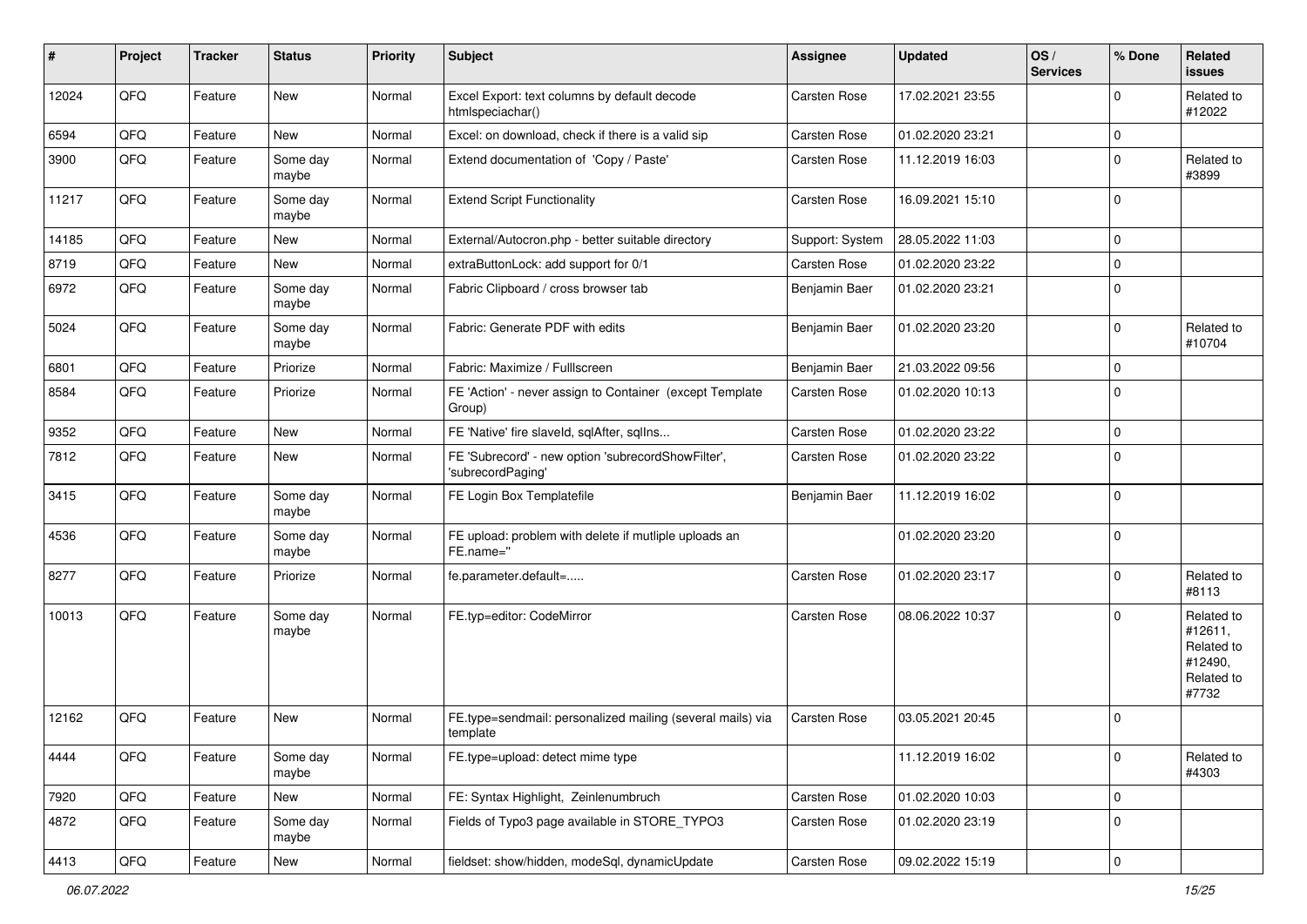| $\sharp$ | Project | <b>Tracker</b> | <b>Status</b>     | <b>Priority</b> | <b>Subject</b>                                                                                                                                           | <b>Assignee</b> | <b>Updated</b>   | OS/<br><b>Services</b> | % Done      | Related<br><b>issues</b>                                                    |
|----------|---------|----------------|-------------------|-----------------|----------------------------------------------------------------------------------------------------------------------------------------------------------|-----------------|------------------|------------------------|-------------|-----------------------------------------------------------------------------|
| 10003    | QFQ     | Feature        | Priorize          | Normal          | fieldset: stronger visualize group                                                                                                                       | Benjamin Baer   | 12.02.2020 08:13 |                        | $\Omega$    |                                                                             |
| 5923     | QFQ     | Feature        | Some day<br>maybe | Normal          | fillStoreSystemBySqlLate                                                                                                                                 |                 | 01.02.2020 23:19 |                        | $\Omega$    |                                                                             |
| 3880     | QFQ     | Feature        | Some day<br>maybe | Normal          | Form 'Form': anlegen einer Tabelle                                                                                                                       |                 | 14.01.2021 10:12 |                        | $\Omega$    |                                                                             |
| 3879     | QFQ     | Feature        | Some day<br>maybe | Normal          | Form 'FormElement': Beim Feld 'name' rechts in der Notiz<br>einen Link einblenden - a) aktuelle Definition anzeigen, b)<br>Spalte in der Tabelle anlegen |                 | 11.12.2019 16:03 |                        | $\mathbf 0$ |                                                                             |
| 3878     | QFQ     | Feature        | Some day<br>maybe | Normal          | Form 'FormElement': Spalte 'name' typeAhead mit<br>Spaltennamen der Primarytable.                                                                        |                 | 11.12.2019 16:03 |                        | $\mathbf 0$ |                                                                             |
| 8336     | QFQ     | Feature        | <b>New</b>        | Normal          | Form > modified > Close New: a) Optional disable popup, b)<br>custom text, c) mode on save: close stay                                                   | Carsten Rose    | 01.02.2020 23:22 |                        | $\Omega$    | Related to<br>#8335                                                         |
| 10763    | QFQ     | Feature        | <b>New</b>        | Normal          | form accessed and submitted despite logout?                                                                                                              |                 | 16.06.2020 11:43 |                        | $\Omega$    |                                                                             |
| 11716    | QFQ     | Feature        | <b>New</b>        | Normal          | Form an beliebiger Stelle im Report anzeigen                                                                                                             |                 | 09.12.2020 09:47 |                        | $\Omega$    |                                                                             |
| 12262    | QFQ     | Feature        | ToDo              | Normal          | Form buttons on top: more customable                                                                                                                     | Enis Nuredini   | 17.06.2022 10:44 |                        | $\Omega$    | Related to<br>#13945, Has<br>duplicate<br>#4046, Has<br>duplicate<br>#10080 |
| 9602     | QFQ     | Feature        | New               | Normal          | Form definition as JSON                                                                                                                                  | Carsten Rose    | 01.02.2020 23:21 |                        | $\Omega$    | Related to<br>#9600                                                         |
| 11322    | QFQ     | Feature        | Some day<br>maybe | Normal          | Form Element JSON - (multiline parameter field)                                                                                                          | Carsten Rose    | 16.09.2021 15:10 |                        | $\Omega$    |                                                                             |
| 12315    | QFQ     | Feature        | Some day<br>maybe | Normal          | Form History (Diffs) / Backups                                                                                                                           | Carsten Rose    | 16.09.2021 15:10 |                        | $\Omega$    |                                                                             |
| 13572    | QFQ     | Feature        | Feedback          | Normal          | Form Load: misleading error message on trying to load non<br>existent primary record                                                                     | Enis Nuredini   | 16.05.2022 23:16 |                        | 100         |                                                                             |
| 5983     | QFQ     | Feature        | Some day<br>maybe | Normal          | Form Submit (save & update): normalize date/-time FE                                                                                                     | Carsten Rose    | 01.02.2020 23:19 |                        | $\Omega$    |                                                                             |
| 9668     | QFQ     | Feature        | Priorize          | Normal          | Form.mode: rename 'hidden' to 'hide'                                                                                                                     | Carsten Rose    | 05.05.2021 22:14 |                        | $\Omega$    | Related to<br>#6437                                                         |
| 3708     | QFQ     | Feature        | Some day<br>maybe | Normal          | Form: input - 'specialchars', 'none'  gewisse tags<br>erlauben, andere verbieten                                                                         | Carsten Rose    | 11.12.2019 16:02 |                        | $\Omega$    | Related to<br>#14320                                                        |
| 6289     | QFQ     | Feature        | <b>New</b>        | Normal          | Form: Log                                                                                                                                                | Carsten Rose    | 01.02.2020 23:21 |                        | $\mathbf 0$ |                                                                             |
| 4443     | QFQ     | Feature        | Some day<br>maybe | Normal          | Form: multiple secondary tables                                                                                                                          |                 | 01.02.2020 23:20 |                        | $\Omega$    |                                                                             |
| 12156    | QFQ     | Feature        | <b>New</b>        | Normal          | Form: Optional disable 'leave page'                                                                                                                      |                 | 03.05.2021 20:45 |                        | $\Omega$    |                                                                             |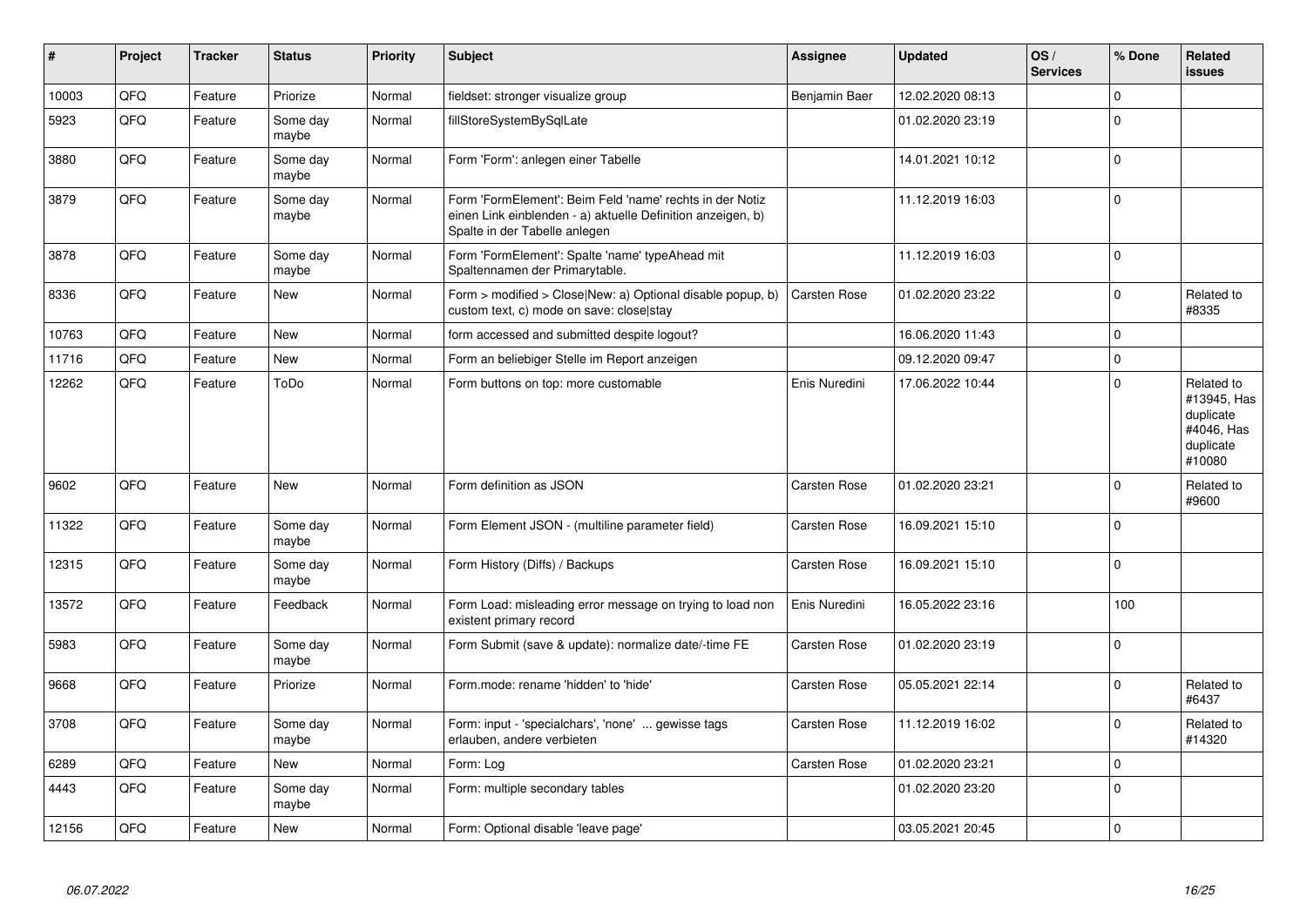| $\sharp$ | Project | <b>Tracker</b> | <b>Status</b>     | <b>Priority</b> | <b>Subject</b>                                                                                                                      | <b>Assignee</b>     | <b>Updated</b>   | OS/<br><b>Services</b> | % Done      | Related<br>issues                            |
|----------|---------|----------------|-------------------|-----------------|-------------------------------------------------------------------------------------------------------------------------------------|---------------------|------------------|------------------------|-------------|----------------------------------------------|
| 7278     | QFQ     | Feature        | Some day<br>maybe | Normal          | Form: Wert vordefinieren der immer gesetzt wird                                                                                     |                     | 02.05.2021 09:27 |                        | $\Omega$    |                                              |
| 6998     | QFQ     | Feature        | Priorize          | Normal          | Form: with debug=on show column information as tooltip of<br>column label                                                           | Carsten Rose        | 01.02.2020 10:13 |                        | 0           |                                              |
| 3877     | QFQ     | Feature        | Some day<br>maybe | Normal          | FormEditor: die Felder die aktuell nicht gebraucht werden<br>nur auf readonly/disabled setzen (nicht ausblenden > das<br>irritiert. | Carsten Rose        | 11.12.2019 16:03 |                        | 0           |                                              |
| 9537     | QFQ     | Feature        | <b>New</b>        | Normal          | FormEditor: Edit fieldset in FrontEnd                                                                                               | Carsten Rose        | 01.02.2020 23:22 |                        | 0           |                                              |
| 3350     | QFQ     | Feature        | Some day<br>maybe | Normal          | FormEditor: Hilfetext hinter 'checktype'                                                                                            | Carsten Rose        | 11.12.2019 16:02 |                        | $\Omega$    |                                              |
| 14290    | QFQ     | Feature        | Priorize          | Normal          | FormEditor: Show Table Definition                                                                                                   | Carsten Rose        | 19.06.2022 16:37 |                        | $\mathbf 0$ |                                              |
| 7290     | QFQ     | Feature        | Priorize          | Normal          | FormEditor: title as textarea if LEN(title)>60                                                                                      | Carsten Rose        | 01.02.2020 10:13 |                        | 0           | Blocked by<br>#7682                          |
| 8034     | QFQ     | Feature        | Priorize          | Normal          | FormElement 'data': 22.22.2222 should not be accepted                                                                               | Carsten Rose        | 01.02.2020 10:13 |                        | 0           |                                              |
| 6602     | QFQ     | Feature        | New               | Normal          | Formlet: in Report auf Mausklick ein mini-form oeffnen                                                                              | Carsten Rose        | 11.12.2019 16:16 |                        | $\mathbf 0$ |                                              |
| 6609     | QFQ     | Feature        | New               | Normal          | Formlet: JSON API erweitern                                                                                                         | Carsten Rose        | 01.02.2020 23:21 |                        | 50          |                                              |
| 6515     | QFQ     | Feature        | Some day<br>maybe | Normal          | Formular: Felder dynamisch ein/ausblenden                                                                                           |                     | 11.12.2019 16:02 |                        | 0           |                                              |
| 9900     | QFQ     | Feature        | Priorize          | Normal          | Generic API Call: tt-content record >> JSON                                                                                         | Carsten Rose        | 01.02.2020 10:13 |                        | 0           |                                              |
| 10095    | QFQ     | Feature        | Some day<br>maybe | Normal          | Generic Gitlab Integration into QFQ                                                                                                 | Carsten Rose        | 16.09.2021 15:10 |                        | $\Omega$    |                                              |
| 11702    | QFQ     | Feature        | <b>New</b>        | Normal          | HTML Special Char makes no sense for 'allbut' if '&' is<br>forbidden                                                                | Carsten Rose        | 07.12.2021 16:35 |                        | $\Omega$    | Related to<br>#5112,<br>Related to<br>#14320 |
| 12480    | QFQ     | Feature        | <b>New</b>        | Normal          | If QFQ upgrade is running, block further request                                                                                    | <b>Carsten Rose</b> | 03.05.2021 20:45 |                        | 0           |                                              |
| 8217     | QFQ     | Feature        | <b>New</b>        | Normal          | if-elseif-else construct                                                                                                            | Carsten Rose        | 16.03.2021 18:41 |                        | 0           | Related to<br>#10716                         |
| 7660     | QFQ     | Feature        | New               | Normal          | IMAP: import mails to DB, move / delete mails                                                                                       | Carsten Rose        | 01.02.2020 09:52 |                        | $\Omega$    |                                              |
| 7453     | QFQ     | Feature        | Some day<br>maybe | Normal          | import / export forms QFQ                                                                                                           | Carsten Rose        | 16.09.2021 15:10 |                        | $\Omega$    |                                              |
| 2950     | QFQ     | Feature        | Some day<br>maybe | Normal          | Inhalt QFQ Records als File                                                                                                         |                     | 11.12.2019 16:03 |                        | 0           |                                              |
| 11036    | QFQ     | Feature        | Some day<br>maybe | Normal          | inline report editor permissions                                                                                                    | Carsten Rose        | 16.09.2021 15:09 |                        | $\Omega$    | Related to<br>#11323                         |
| 7965     | QFQ     | Feature        | Priorize          | Normal          | Input type 'text' with visual format - currency                                                                                     | Benjamin Baer       | 03.01.2022 07:45 |                        | 0           |                                              |
| 7522     | QFQ     | Feature        | Priorize          | Normal          | Inserting default index.html to folder (Avoid Apache<br>Indexing)                                                                   | Carsten Rose        | 01.02.2020 10:13 |                        | 0           |                                              |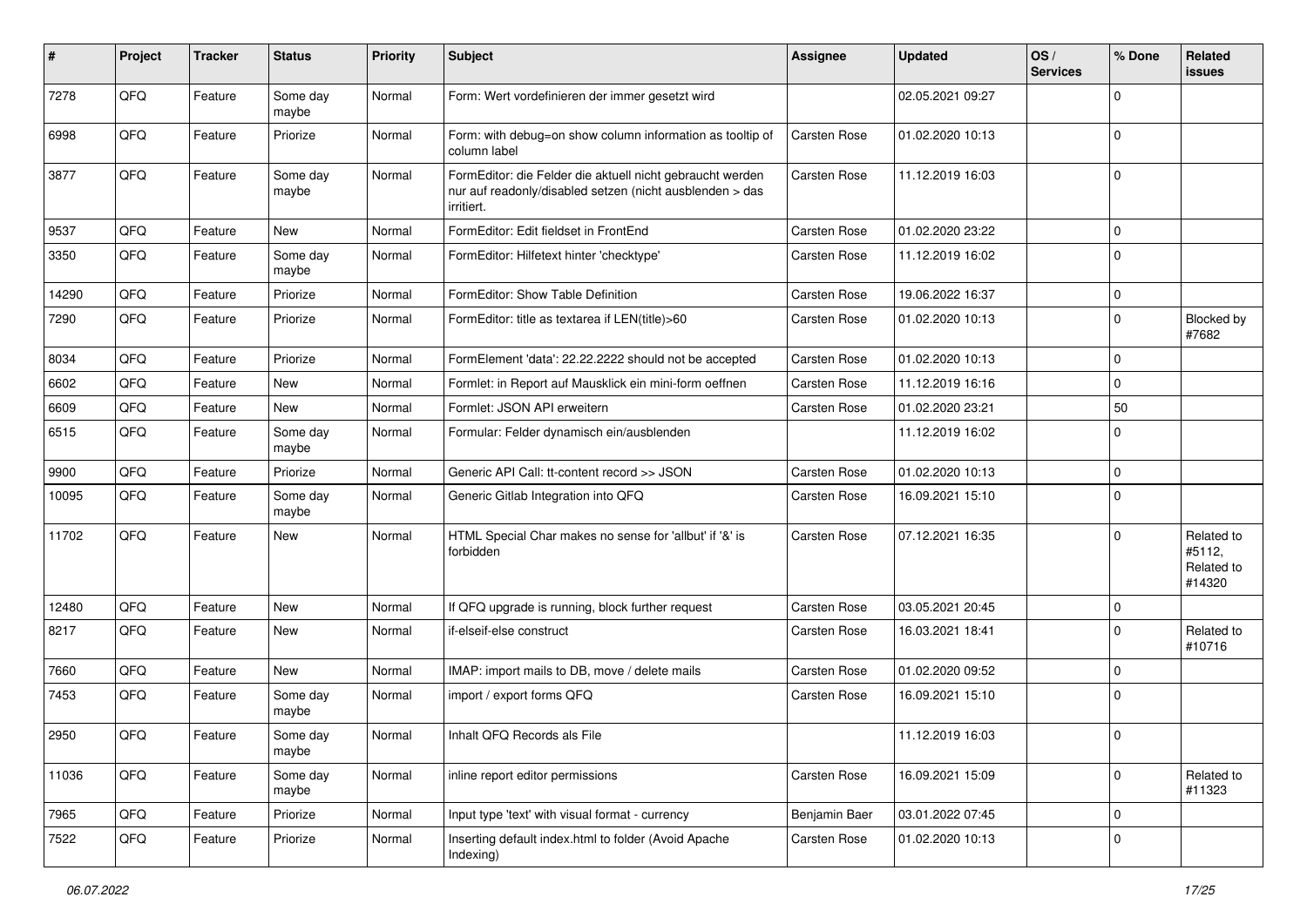| $\sharp$ | Project | <b>Tracker</b> | <b>Status</b>     | <b>Priority</b> | Subject                                                                                                | <b>Assignee</b> | Updated          | OS/<br><b>Services</b> | % Done      | Related<br><b>issues</b>                                               |
|----------|---------|----------------|-------------------|-----------------|--------------------------------------------------------------------------------------------------------|-----------------|------------------|------------------------|-------------|------------------------------------------------------------------------|
| 4259     | QFQ     | Feature        | Some day<br>maybe | Normal          | Instant trigger a cron job                                                                             | Carsten Rose    | 11.12.2019 16:03 |                        | $\Omega$    |                                                                        |
| 7732     | QFQ     | Feature        | Some day<br>maybe | Normal          | Javascript: Lazy Loading der add on libs                                                               | Benjamin Baer   | 08.06.2022 10:38 |                        | $\mathbf 0$ | Related to<br>#12611,<br>Related to<br>#12490,<br>Related to<br>#10013 |
| 1510     | QFQ     | Feature        | Some day<br>maybe | Normal          | jquery von google laden, falls das nicht geht lokal                                                    |                 | 11.12.2019 16:03 |                        | $\mathbf 0$ |                                                                        |
| 1946     | QFQ     | Feature        | Some day<br>maybe | Normal          | Kontrolle ob der ReadOnly Modus bei den<br>Formularelementen korrekt implementiert ist                 | Carsten Rose    | 11.12.2019 16:03 |                        | $\Omega$    |                                                                        |
| 10443    | QFQ     | Feature        | In Progress       | Normal          | Konzept_api / _live                                                                                    | Carsten Rose    | 07.05.2020 09:39 |                        | $\mathbf 0$ |                                                                        |
| 10593    | QFQ     | Feature        | New               | Normal          | label2: text behind input element                                                                      | Carsten Rose    | 16.05.2020 10:57 |                        | $\mathbf 0$ |                                                                        |
| 14371    | QFQ     | Feature        | Priorize          | Normal          | <b>LDAP via REPORT</b>                                                                                 | Carsten Rose    | 19.06.2022 16:37 |                        | $\mathbf 0$ |                                                                        |
| 3457     | QFQ     | Feature        | Some day<br>maybe | Normal          | LDAP: concat multi values to one single entry                                                          | Carsten Rose    | 11.12.2019 16:02 |                        | $\Omega$    |                                                                        |
| 10569    | QFQ     | Feature        | Priorize          | Normal          | link _blank more safe                                                                                  | Enis Nuredini   | 25.03.2022 12:44 |                        | $\mathbf 0$ |                                                                        |
| 3617     | QFQ     | Feature        | Some day<br>maybe | Normal          | Load javascripts at bottom                                                                             |                 | 11.12.2019 16:02 |                        | $\Omega$    |                                                                        |
| 8702     | QFQ     | Feature        | New               | Normal          | Load Record which is locked: missing user info                                                         | Carsten Rose    | 11.12.2019 16:16 |                        | $\mathbf 0$ | Related to<br>#9789                                                    |
| 12490    | QFQ     | Feature        | New               | Normal          | Loading Plugins in QFQ - see what tinymce does. (lazy<br>loading)                                      | Benjamin Baer   | 08.06.2022 10:37 |                        | $\Omega$    | Related to<br>#12611,<br>Related to<br>#10013,<br>Related to<br>#7732  |
| 4433     | QFQ     | Feature        | Some day<br>maybe | Normal          | Log when SIP will be destroyed by QFQ for any (security)<br>reason                                     |                 | 01.02.2020 23:20 |                        | $\Omega$    | Related to<br>#4432,<br>Related to<br>#5458                            |
| 4439     | QFQ     | Feature        | Some day<br>maybe | Normal          | Log: report all actions fired by an FE Element, incl. the<br>original directive (slaveld, sqllnsert, ) |                 | 01.02.2020 23:20 |                        | $\Omega$    | Related to<br>#4432,<br>Related to<br>#5458                            |
| 9777     | QFQ     | Feature        | New               | Normal          | Logging QFQ Variables                                                                                  | Carsten Rose    | 16.12.2019 17:17 |                        | 0           |                                                                        |
| 2361     | QFQ     | Feature        | New               | Normal          | Logging wer/wann/wo welches Formular aufgerufen hat                                                    | Carsten Rose    | 11.12.2019 16:15 |                        | $\Omega$    | Related to<br>#4432,<br>Related to<br>#7480                            |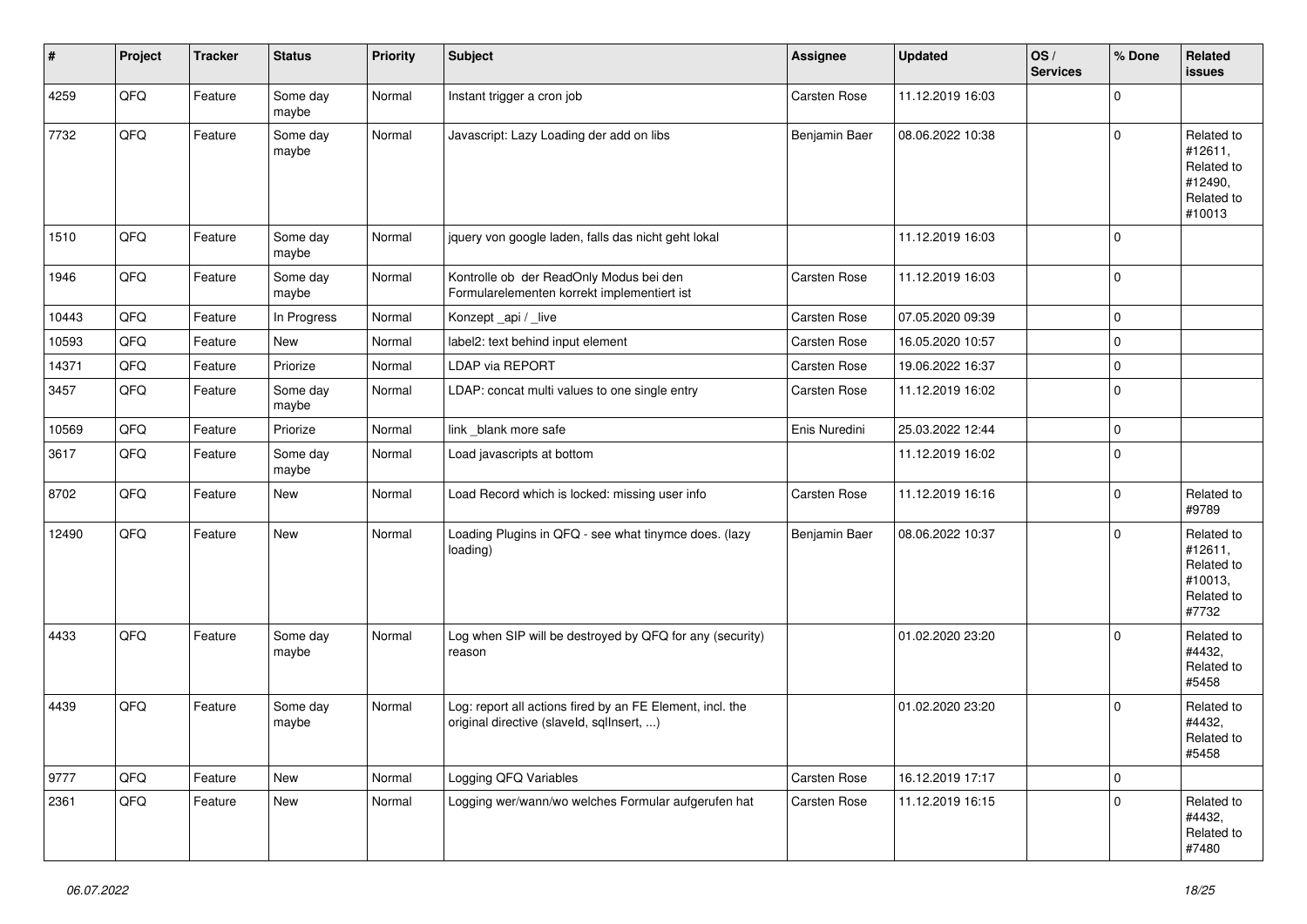| $\vert$ # | Project | <b>Tracker</b> | <b>Status</b>     | <b>Priority</b> | <b>Subject</b>                                                                           | <b>Assignee</b> | <b>Updated</b>   | OS/<br><b>Services</b> | % Done         | Related<br><b>issues</b>                                             |
|-----------|---------|----------------|-------------------|-----------------|------------------------------------------------------------------------------------------|-----------------|------------------|------------------------|----------------|----------------------------------------------------------------------|
| 5852      | QFQ     | Feature        | Some day<br>maybe | Normal          | Logging: mail.log / sql.log - im FE anzeigen und via AJAX<br>aktualisieren               | Carsten Rose    | 01.02.2020 23:19 |                        | $\Omega$       | Related to<br>#5885                                                  |
| 3504      | QFQ     | Feature        | <b>New</b>        | Normal          | Logging: welche Action FEs werden wann wie ausgefuehrt                                   | Carsten Rose    | 01.02.2020 23:21 |                        | $\Omega$       | Related to<br>#5458,<br>Related to<br>#4092                          |
| 4974      | QFQ     | Feature        | Some day<br>maybe | Normal          | Long polling - inform all listening clients of changes                                   |                 | 11.12.2019 16:02 |                        | $\Omega$       |                                                                      |
| 5455      | QFQ     | Feature        | Some day<br>maybe | Normal          | Mail Redirects grld abhaengig                                                            |                 | 01.02.2020 23:20 |                        | $\Omega$       |                                                                      |
| 2084      | QFQ     | Feature        | Some day<br>maybe | Normal          | Mailto mit encryption: Subrecord                                                         | Carsten Rose    | 11.12.2019 16:03 |                        | $\Omega$       | Related to<br>#2082                                                  |
| 11747     | QFQ     | Feature        | <b>New</b>        | Normal          | Maintenance Page with Redirect                                                           | Carsten Rose    | 03.05.2021 20:47 |                        | $\mathbf 0$    | Related to<br>#11741                                                 |
| 9208      | QFQ     | Feature        | <b>New</b>        | Normal          | Manage 'recent' records                                                                  | Carsten Rose    | 01.02.2020 23:22 |                        | $\mathbf 0$    |                                                                      |
| 10014     | QFQ     | Feature        | <b>New</b>        | Normal          | Manual.rst: describe behaviour and process order of<br>fillStoreVar, slaveId, sqlBefore, | Carsten Rose    | 01.02.2020 22:31 |                        | $\Omega$       |                                                                      |
| 4440      | QFQ     | Feature        | Some day<br>maybe | Normal          | Manual.rst: explain how to. expand PHP Session to 4h                                     |                 | 11.12.2019 16:02 |                        | $\Omega$       |                                                                      |
| 7104      | QFQ     | Feature        | Some day<br>maybe | Normal          | Manual: hint about escaping if '\r' appears in mail body                                 |                 | 11.12.2019 16:01 |                        | $\Omega$       |                                                                      |
| 12039     | QFQ     | Feature        | <b>New</b>        | Normal          | Missing htmlSpecialChar() in pre processing on form submit                               |                 | 18.02.2021 00:09 |                        | $\Omega$       | Related to<br>#14320                                                 |
| 4027      | QFQ     | Feature        | Some day<br>maybe | Normal          | Missing: orange 'check' / 'bullet'                                                       |                 | 11.12.2019 16:03 |                        | $\Omega$       |                                                                      |
| 11523     | QFQ     | Feature        | <b>New</b>        | Normal          | Mit dynamic Update erkennen, ob Upload gemacht wurde                                     | Carsten Rose    | 13.11.2020 15:07 |                        | $\Omega$       | Related to<br>#9533                                                  |
| 4626      | QFQ     | Feature        | Some day<br>maybe | Normal          | Mobile View: 'classBody=qfq-form-right' makes no sense                                   |                 | 01.02.2020 23:20 |                        | $\overline{0}$ |                                                                      |
| 3646      | QFG     | Feature        | Some day<br>maybe | Normal          | Moeglichkeit HTML Tags in Reports auszugeben (zu<br>enkodieren: htmlspecialchars)        |                 | 11.12.2019 16:02 |                        | $\Omega$       | Related to<br>#14320                                                 |
| 6765      | QFQ     | Feature        | <b>New</b>        | Normal          | Moeglichkeit via QFQ eigene Logs zu schreiben                                            | Carsten Rose    | 01.02.2020 23:21 |                        | $\Omega$       |                                                                      |
| 10015     | QFQ     | Feature        | Priorize          | Normal          | Monospace in Textarea                                                                    | Carsten Rose    | 03.02.2020 13:40 |                        | $\mathbf 0$    |                                                                      |
| 9706      | QFQ     | Feature        | <b>New</b>        | Normal          | Multi File Upload (hidden template group)                                                | Carsten Rose    | 01.02.2020 23:22 |                        | $\Omega$       | Related to<br>#7521,<br>Related to<br>#5562,<br>Related to<br>#13330 |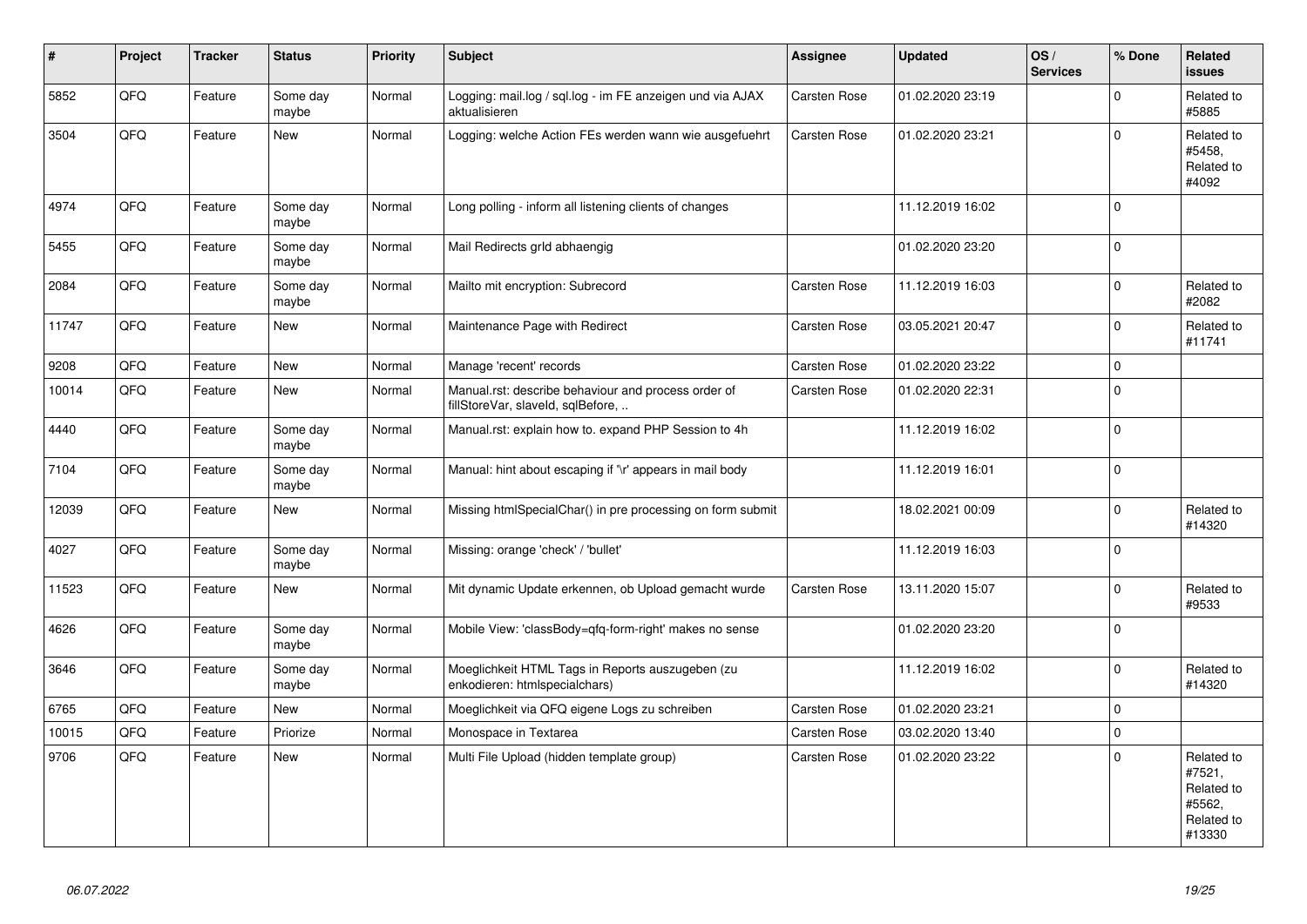| $\sharp$ | Project        | <b>Tracker</b> | <b>Status</b>     | <b>Priority</b> | <b>Subject</b>                                               | <b>Assignee</b> | <b>Updated</b>   | OS/<br><b>Services</b> | % Done      | Related<br>issues                             |
|----------|----------------|----------------|-------------------|-----------------|--------------------------------------------------------------|-----------------|------------------|------------------------|-------------|-----------------------------------------------|
| 13330    | QFQ            | Feature        | In Progress       | Normal          | Multi Form: Upload                                           | Carsten Rose    | 07.11.2021 12:40 |                        | 50          | Related to<br>#9706                           |
| 4365     | QFQ            | Feature        | Some day<br>maybe | Normal          | Multi Language: new way of config                            | Carsten Rose    | 01.02.2020 23:20 |                        | $\mathbf 0$ |                                               |
| 11516    | QFQ            | Feature        | <b>New</b>        | Normal          | Multi Page Form (Previous/Next Buttons)                      | Carsten Rose    | 16.03.2021 17:52 |                        | $\Omega$    |                                               |
| 10714    | QFQ            | Feature        | New               | Normal          | multi Table Form                                             | Carsten Rose    | 16.03.2021 18:44 |                        | $\Omega$    |                                               |
| 5695     | QFQ            | Feature        | In Progress       | Normal          | Multiform                                                    | Carsten Rose    | 02.01.2021 18:38 |                        | 0           |                                               |
| 9579     | QFQ            | Feature        | Some day<br>maybe | Normal          | Multiform with Process Row                                   | Carsten Rose    | 11.12.2019 16:01 |                        | $\mathbf 0$ |                                               |
| 12023    | QFQ            | Feature        | New               | Normal          | MySQL Stored Precdure: QDECODESPECIALCHAR()                  | Carsten Rose    | 16.02.2021 11:16 |                        | $\Omega$    | Related to<br>#12022                          |
| 6437     | QFQ            | Feature        | <b>New</b>        | Normal          | Neuer Mode Button bei FormElementen                          | Carsten Rose    | 01.02.2020 23:21 |                        | $\mathbf 0$ | Related to<br>#9668,<br>Blocked by<br>#9678   |
| 6084     | QFQ            | Feature        | Some day<br>maybe | Normal          | New escape type: 'D' - convert date                          |                 | 01.02.2020 23:19 |                        | $\Omega$    |                                               |
| 4446     | QFQ            | Feature        | Some day<br>maybe | Normal          | New FE get same feldContainerId as last modifed FE           |                 | 01.02.2020 23:20 |                        | $\Omega$    |                                               |
| 7229     | QFQ            | Feature        | Some day<br>maybe | Normal          | New FormElement.type: Button                                 |                 | 01.02.2021 12:32 |                        | $\mathbf 0$ |                                               |
| 5782     | QFQ            | Feature        | New               | Normal          | NextCloud API                                                | Carsten Rose    | 01.02.2020 10:02 |                        | $\Omega$    |                                               |
| 14090    | QFQ            | Feature        | New               | Normal          | Nützliche _script funktionen                                 | Carsten Rose    | 28.05.2022 11:03 |                        | $\mathbf 0$ |                                               |
| 10011    | QFQ            | Feature        | Priorize          | Normal          | Offer new STORE_TYPO3 Variable 'beUser', 'beEmail'           | Carsten Rose    | 08.05.2021 09:51 |                        | $\Omega$    | Related to<br>#10012,<br>Related to<br>#12511 |
| 7681     | QFQ            | Feature        | New               | Normal          | Optional switch off 'check for modified record'              | Carsten Rose    | 01.02.2020 23:21 |                        | $\Omega$    |                                               |
| 10384    | QFQ            | Feature        | <b>New</b>        | Normal          | Parameter Exchange QFQ Instances                             |                 | 07.05.2020 09:38 |                        | 0           |                                               |
| 8101     | QFQ            | Feature        | Some day<br>maybe | Normal          | Password hash: support further hashing methods               | Carsten Rose    | 16.09.2021 15:10 |                        | $\Omega$    |                                               |
| 7336     | QFQ            | Feature        | Some day<br>maybe | Normal          | PDF Upload: disallow PDFs with specific Meta information     | Carsten Rose    | 11.12.2019 16:01 |                        | 0           |                                               |
| 6261     | QFQ            | Feature        | New               | Normal          | Persistent SIP                                               | Carsten Rose    | 12.06.2021 09:07 |                        | $\mathbf 0$ | Related to<br>#10819                          |
| 10819    | QFG            | Feature        | New               | Normal          | Persistent SIP - second try                                  | Carsten Rose    | 29.06.2020 23:02 |                        | $\mathbf 0$ | Related to<br>#6261                           |
| 12556    | $\mathsf{QFQ}$ | Feature        | New               | Normal          | Pills Title: colored = static or dynamic on allrequiredgiven | Benjamin Baer   | 19.03.2022 17:49 |                        | $\mathbf 0$ |                                               |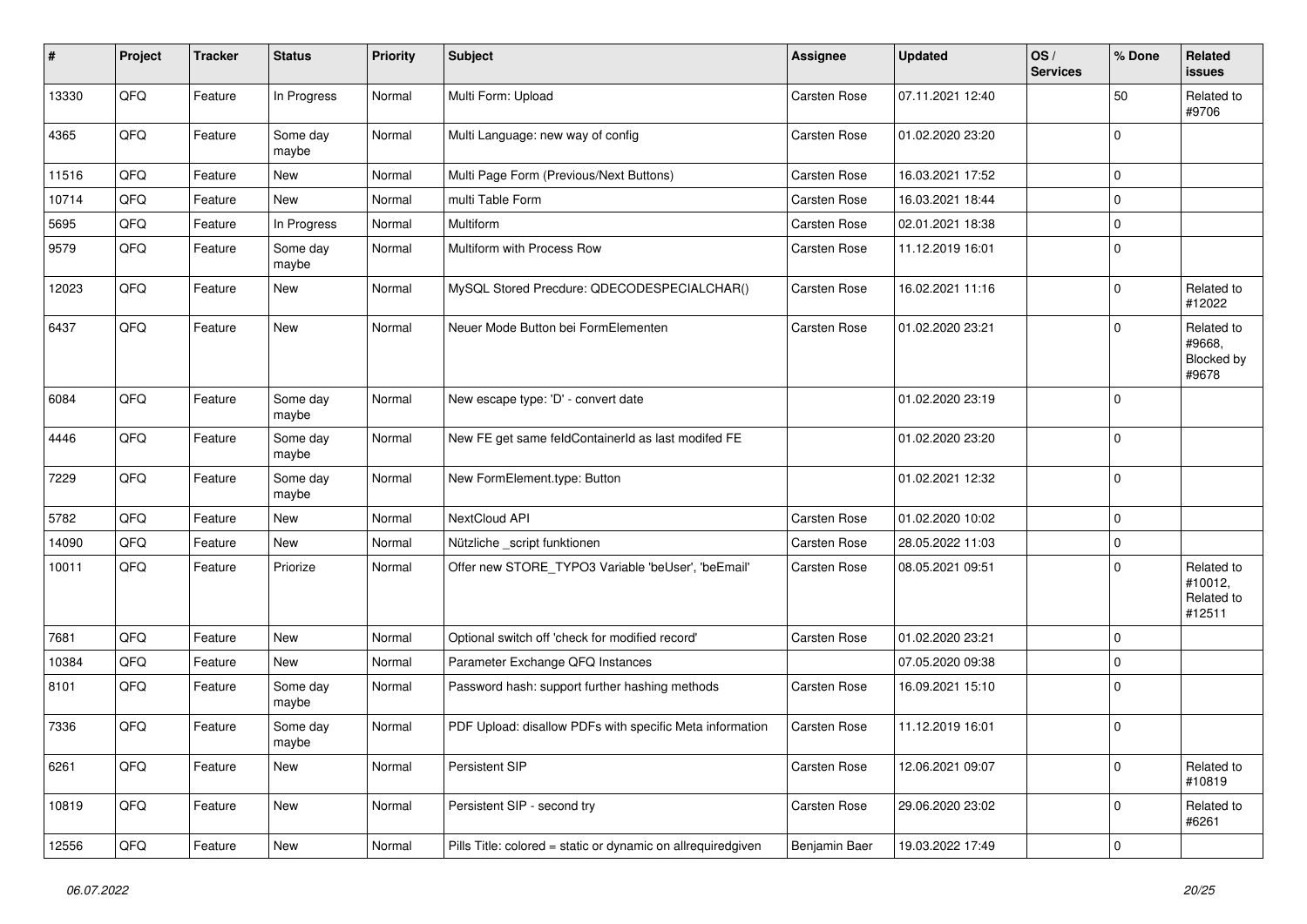| $\sharp$ | Project | <b>Tracker</b> | <b>Status</b>     | <b>Priority</b> | <b>Subject</b>                                                                                                                        | <b>Assignee</b>        | <b>Updated</b>   | OS/<br><b>Services</b> | % Done      | Related<br>issues         |
|----------|---------|----------------|-------------------|-----------------|---------------------------------------------------------------------------------------------------------------------------------------|------------------------|------------------|------------------------|-------------|---------------------------|
| 10080    | QFQ     | Feature        | New               | Normal          | Popup on 'save' / 'close': configure dialog (answer<br>yes/no/cancle/)                                                                | Carsten Rose           | 28.03.2021 20:52 |                        | 0           | Is duplicate<br>of #12262 |
| 3495     | QFQ     | Feature        | Some day<br>maybe | Normal          | Predifined Parameter werden nicht in '+' (add new record)<br>SIP gerendert.                                                           |                        | 11.12.2019 16:02 |                        | $\mathbf 0$ |                           |
| 4023     | QFQ     | Feature        | New               | Normal          | prepared statements - FE action: salveld, sqlInsert,<br>sqlUpdate, sqlDelete, sqlBefore, sqlAfter                                     | Carsten Rose           | 11.12.2019 16:15 |                        | $\Omega$    |                           |
| 9135     | QFQ     | Feature        | Priorize          | Normal          | Progress Bar generic / replace old hourglass download<br>popup                                                                        | Benjamin Baer          | 03.01.2022 07:43 |                        | $\mathbf 0$ |                           |
| 11980    | QFQ     | Feature        | In Progress       | Normal          | protected verzeichnis MUSS geschützt werden                                                                                           | Carsten Rose           | 07.09.2021 13:30 |                        | $\mathbf 0$ |                           |
| 1253     | QFQ     | Feature        | Some day<br>maybe | Normal          | QF: Colorpicker                                                                                                                       |                        | 11.12.2019 16:03 |                        | $\Omega$    |                           |
| 1251     | QFQ     | Feature        | Some day<br>maybe | Normal          | QF: Combo                                                                                                                             |                        | 11.12.2019 16:03 |                        | $\mathbf 0$ |                           |
| 955      | QFQ     | Feature        | Some day<br>maybe | Normal          | QF: Notizen vor/nach dem Form                                                                                                         |                        | 01.02.2020 23:20 |                        | $\mathbf 0$ |                           |
| 1234     | QFQ     | Feature        | Some day<br>maybe | Normal          | QF: Record numbering: Im Grid soll in Spalte 1 optional die<br>laufende Nummer der Records angezeigt werden.                          |                        | 01.02.2020 23:20 |                        | $\Omega$    |                           |
| 10124    | QFQ     | Feature        | Feedback          | Normal          | gfg AAI-Login                                                                                                                         | Karin Niffeler         | 07.05.2020 09:36 |                        | $\mathbf 0$ |                           |
| 14376    | QFQ     | Feature        | <b>New</b>        | Normal          | QFQ Bootstrap: if missing, create stored procedures                                                                                   | Enis Nuredini          | 19.06.2022 16:37 |                        | $\Omega$    |                           |
| 5160     | QFQ     | Feature        | Some day<br>maybe | Normal          | QFQ collaborative / together.js, ShareJS, y-js, collaborative,                                                                        |                        | 11.12.2019 16:02 |                        | $\mathbf 0$ |                           |
| 5389     | QFQ     | Feature        | Some day<br>maybe | Normal          | QFQ Design: Multline label / note                                                                                                     | Benjamin Baer          | 01.02.2020 23:19 |                        | $\mathbf 0$ |                           |
| 1635     | QFQ     | Feature        | Some day<br>maybe | Normal          | QFQ Extension content record: weitere Optionen<br>einblenden.                                                                         | Carsten Rose           | 11.12.2019 16:03 |                        | $\Omega$    |                           |
| 12465    | QFQ     | Feature        | New               | Normal          | QFQ Function: use in FE to fill StoreRecord                                                                                           | <b>Carsten Rose</b>    | 05.05.2021 21:58 |                        | $\mathbf 0$ |                           |
| 13609    | QFQ     | Feature        | New               | Normal          | QFQ Introduction: Seite aufloesen                                                                                                     | Philipp<br>Gröbelbauer | 28.05.2022 11:02 |                        | $\Omega$    |                           |
| 5892     | QFQ     | Feature        | Some day<br>maybe | Normal          | QFQ should use T3 API to manipulate FE GROUP<br>membership                                                                            |                        | 01.02.2020 23:20 |                        | $\mathbf 0$ |                           |
| 9927     | QFQ     | Feature        | New               | Normal          | QFQ Update: a) Update nur machen wenn BE User<br>eingeloggt ist., b) Bei Fehler genaue Meldung welcher<br>Updateschritt Probleme hat. | <b>Carsten Rose</b>    | 22.01.2020 12:59 |                        | $\mathbf 0$ |                           |
| 3692     | QFQ     | Feature        | Some day<br>maybe | Normal          | QFQ Webseite                                                                                                                          | Benjamin Baer          | 11.12.2019 16:02 |                        | $\mathbf 0$ | Related to<br>#5033       |
| 7108     | QFQ     | Feature        | Some day<br>maybe | Normal          | QFQ Wrap Elements                                                                                                                     |                        | 11.12.2019 16:01 |                        | $\mathbf 0$ |                           |
| 4839     | QFQ     | Feature        | Some day<br>maybe | Normal          | qfq-handle in <head> Abschnitt</head>                                                                                                 | Carsten Rose           | 11.12.2019 16:02 |                        | 0           |                           |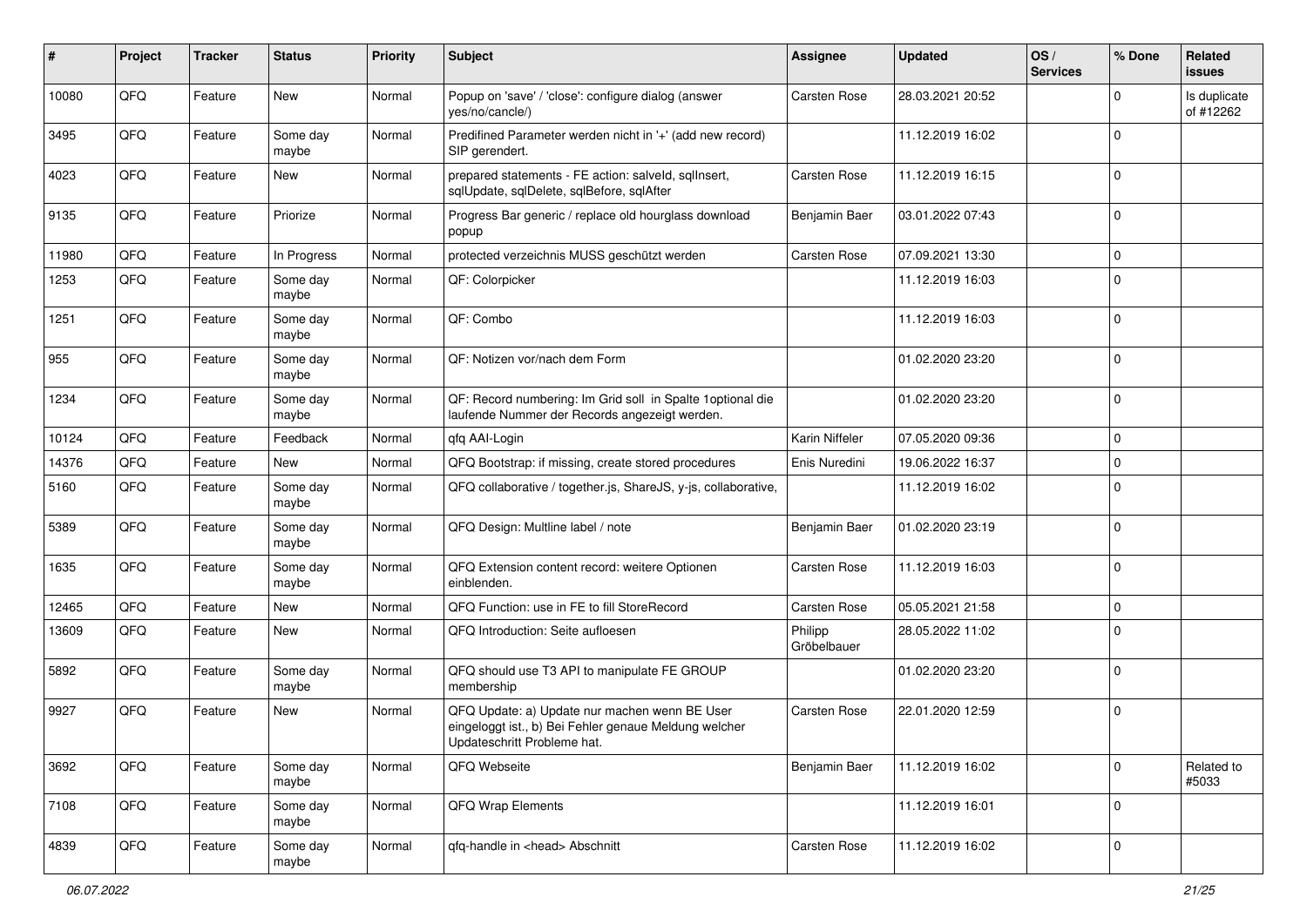| $\sharp$ | Project | <b>Tracker</b> | <b>Status</b>     | <b>Priority</b> | <b>Subject</b>                                              | Assignee     | <b>Updated</b>   | OS/<br><b>Services</b> | % Done      | Related<br>issues                                                      |
|----------|---------|----------------|-------------------|-----------------|-------------------------------------------------------------|--------------|------------------|------------------------|-------------|------------------------------------------------------------------------|
| 5480     | QFQ     | Feature        | Some day<br>maybe | Normal          | QFQ: Dokumentation mit Screenshots versehen                 | Carsten Rose | 01.02.2020 23:20 |                        | $\Omega$    | Related to<br>#9879                                                    |
| 8586     | QFQ     | Feature        | Some day<br>maybe | Normal          | QFQ: Enhance Error message for 'record not found'           | Carsten Rose | 16.09.2021 15:10 |                        | $\Omega$    |                                                                        |
| 7520     | QFQ     | Feature        | <b>New</b>        | Normal          | QR Code:  AS _qr ( AS _link)                                | Carsten Rose | 01.02.2020 23:22 |                        | $\mathbf 0$ |                                                                        |
| 5851     | QFQ     | Feature        | Some day<br>maybe | Normal          | Queue System implementieren: MQTT, RabbitMQ                 |              | 01.02.2020 23:20 |                        | $\Omega$    | Related to<br>#5715                                                    |
| 7924     | QFQ     | Feature        | New               | Normal          | Radio/Checkbox with Tooltip                                 | Carsten Rose | 01.02.2020 23:22 |                        | $\mathbf 0$ |                                                                        |
| 3867     | QFQ     | Feature        | Priorize          | Normal          | Readonly Formular: Template Groups add/delete<br>ausbeldnen | Carsten Rose | 05.05.2021 22:12 |                        | $\mathbf 0$ |                                                                        |
| 1623     | QFG     | Feature        | Some day<br>maybe | Normal          | RealURL                                                     |              | 11.12.2019 16:03 |                        | 30          |                                                                        |
| 7280     | QFQ     | Feature        | New               | Normal          | recently used table                                         | Carsten Rose | 01.02.2020 23:21 |                        | $\mathbf 0$ |                                                                        |
| 7480     | QFG     | Feature        | New               | Normal          | Record History (Undo / Redo)                                | Carsten Rose | 11.12.2019 16:16 |                        | $\mathbf 0$ | Related to<br>#2361                                                    |
| 7099     | QFQ     | Feature        | New               | Normal          | Redesign FormEditor                                         | Carsten Rose | 01.02.2020 23:21 |                        | $\mathbf 0$ |                                                                        |
| 13700    | QFQ     | Feature        | <b>New</b>        | Normal          | Redesign gfg.io Seite                                       | Carsten Rose | 19.03.2022 17:43 |                        | $\mathbf 0$ |                                                                        |
| 10012    | QFQ     | Feature        | Priorize          | Normal          | redirectAllMailTo: {{beEmail:T}}                            | Carsten Rose | 08.05.2021 09:54 |                        | $\Omega$    | Related to<br>#12412,<br>Related to<br>#12413,<br>Related to<br>#10011 |
| 12611    | QFQ     | Feature        | Some day<br>maybe | Normal          | Refactoring: Bootstrap with Lazy Loading                    | Carsten Rose | 08.06.2022 10:37 |                        | $\Omega$    | Related to<br>#12490,<br>Related to<br>#10013,<br>Related to<br>#7732  |
| 4640     | QFQ     | Feature        | Some day<br>maybe | Normal          | Rename System Forms                                         |              | 01.02.2020 23:20 |                        | $\mathbf 0$ |                                                                        |
| 10005    | QFQ     | Feature        | Priorize          | Normal          | Report / special column name:  AS _calendar                 | Carsten Rose | 03.06.2020 17:28 |                        | $\mathbf 0$ |                                                                        |
| 11323    | QFQ     | Feature        | Some day<br>maybe | Normal          | Report Frontend Editor Modal + Codemirror                   | Carsten Rose | 16.09.2021 15:10 |                        | $\Omega$    | Related to<br>#11036                                                   |
| 8975     | QFG     | Feature        | <b>New</b>        | Normal          | Report Notation: 2.0                                        | Carsten Rose | 01.02.2020 23:22 |                        | $\mathbf 0$ | Related to<br>#8963                                                    |
| 9983     | QFQ     | Feature        | <b>New</b>        | Normal          | Report Notation: new keyword 'range'                        | Carsten Rose | 01.02.2020 15:55 |                        | $\mathbf 0$ |                                                                        |
| 6723     | QFQ     | Feature        | New               | Normal          | Report QFQ Installation and Version                         | Carsten Rose | 12.06.2021 09:07 |                        | $\Omega$    |                                                                        |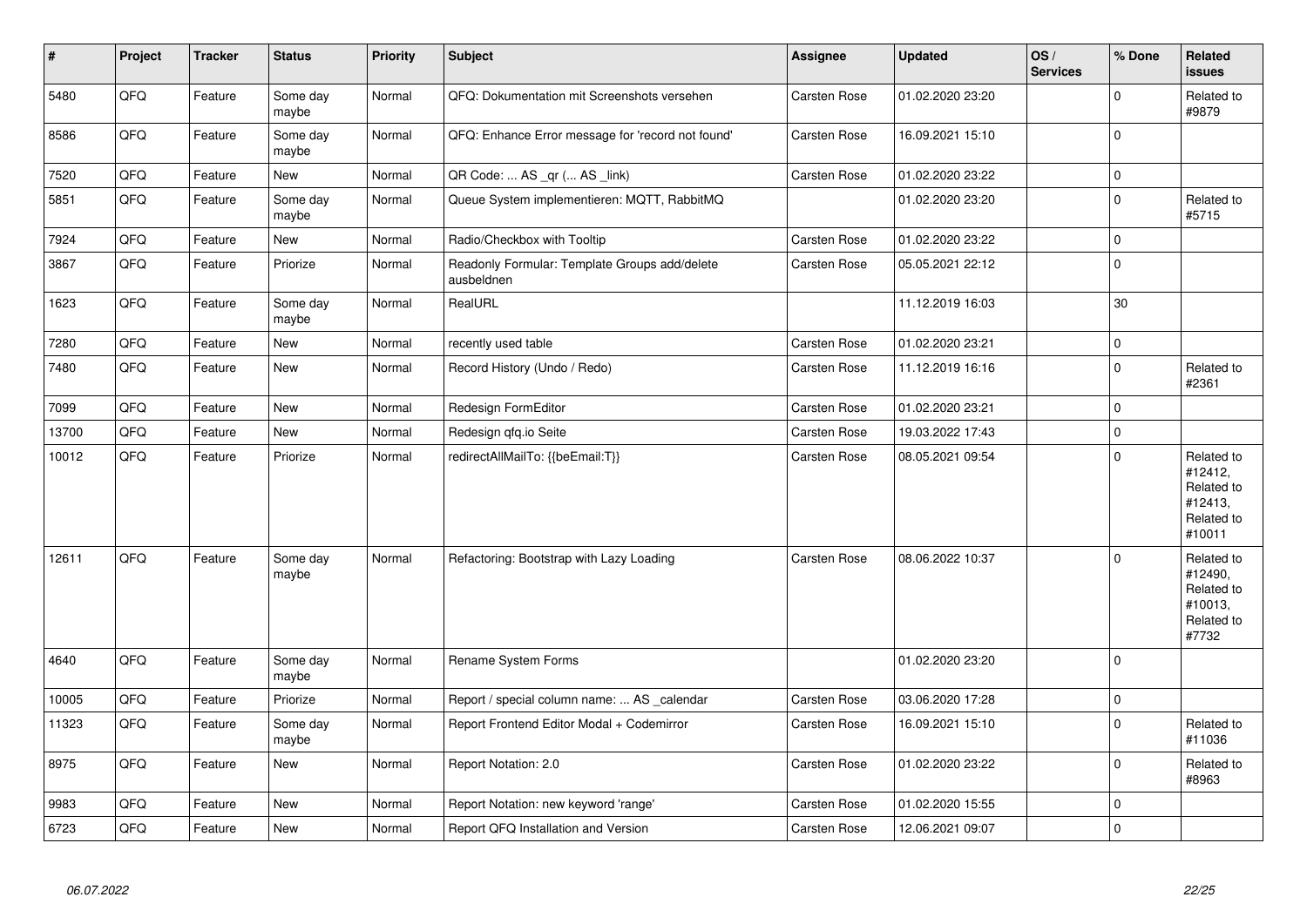| #     | Project | <b>Tracker</b> | <b>Status</b>     | <b>Priority</b> | <b>Subject</b>                                                                                     | Assignee      | <b>Updated</b>   | OS/<br><b>Services</b> | % Done      | Related<br><b>issues</b> |
|-------|---------|----------------|-------------------|-----------------|----------------------------------------------------------------------------------------------------|---------------|------------------|------------------------|-------------|--------------------------|
| 10463 | QFQ     | Feature        | <b>New</b>        | Normal          | Report _link: expliztes setzen von HTML Tags (Bedarf fuer<br>'data-selenium' & 'id')               | Enis Nuredini | 23.03.2022 09:23 |                        | $\Omega$    | Related to<br>#7648      |
| 11534 | QFQ     | Feature        | <b>New</b>        | Normal          | Report: Action on selected rows - Table batchprocessing<br>feature                                 |               | 18.11.2020 08:15 |                        | 0           |                          |
| 3991  | QFQ     | Feature        | Some day<br>maybe | Normal          | report: Columnname '_skipWrap' skips 'fbeg', 'fend'                                                | Carsten Rose  | 11.12.2019 16:03 |                        | $\Omega$    |                          |
| 4435  | QFQ     | Feature        | Some day<br>maybe | Normal          | Report: striptags - specify allowed tags                                                           |               | 01.02.2020 23:20 |                        | $\Omega$    |                          |
| 9811  | QFQ     | Feature        | New               | Normal          | Report: tag every n'th row                                                                         | Carsten Rose  | 01.02.2020 23:22 |                        | $\Omega$    |                          |
| 5345  | QFQ     | Feature        | <b>New</b>        | Normal          | Report: UPDATE / INSERT / DELETE statements should<br>trigger subqueries, depending on the result. | Carsten Rose  | 27.05.2020 16:11 |                        | $\mathbf 0$ |                          |
| 5129  | QFQ     | Feature        | Some day<br>maybe | Normal          | Reports: SQL fuer x Achse und y Achse                                                              |               | 11.12.2019 16:02 |                        | $\mathbf 0$ |                          |
| 14028 | QFQ     | Feature        | <b>New</b>        | Normal          | Required notification: visual nicer                                                                | Enis Nuredini | 28.05.2022 11:01 |                        | $\mathbf 0$ |                          |
| 7921  | QFQ     | Feature        | Some day<br>maybe | Normal          | Rest API Export: URL kuerzer machen                                                                |               | 01.02.2020 23:19 |                        | $\Omega$    |                          |
| 9394  | QFQ     | Feature        | Priorize          | Normal          | REST: allow for non numerical ids in get requests                                                  | Carsten Rose  | 05.05.2021 22:10 |                        | $\Omega$    |                          |
| 5366  | QFQ     | Feature        | Priorize          | Normal          | Saving with keyboard shortcuts                                                                     | Benjamin Baer | 21.03.2022 09:47 |                        | $\mathbf 0$ |                          |
| 5428  | QFQ     | Feature        | Some day<br>maybe | Normal          | secure thumbnail: late render on access.                                                           | Carsten Rose  | 01.02.2020 23:20 |                        | $\Omega$    |                          |
| 11076 | QFQ     | Feature        | In Progress       | Normal          | SELECT  AS _websocket                                                                              | Carsten Rose  | 30.08.2020 17:49 |                        | $\Omega$    | Related to<br>#13354     |
| 7730  | QFQ     | Feature        | Priorize          | Normal          | SELECT Box: title in between                                                                       | Benjamin Baer | 01.02.2020 23:22 |                        | $\Omega$    |                          |
| 7519  | QFQ     | Feature        | New               | Normal          | Select: Multi                                                                                      | Carsten Rose  | 01.02.2020 23:22 |                        | $\mathbf 0$ |                          |
| 14227 | QFQ     | Feature        | New               | Normal          | Selenium Konkurrenz: cypress.io                                                                    | Enis Nuredini | 28.05.2022 11:02 |                        | $\Omega$    |                          |
| 13900 | QFQ     | Feature        | Priorize          | Normal          | Selenium: Check das Cookie/PDF funktioniert                                                        | Enis Nuredini | 25.03.2022 12:45 |                        | $\Omega$    |                          |
| 11080 | QFQ     | Feature        | <b>New</b>        | Normal          | Send MQTT messages                                                                                 | Carsten Rose  | 29.08.2020 19:49 |                        | $\Omega$    |                          |
| 4956  | QFQ     | Feature        | Some day<br>maybe | Normal          | Sendmail: Benutzerdefinierte Headers                                                               | Carsten Rose  | 11.12.2019 16:02 |                        | $\Omega$    |                          |
| 4551  | QFQ     | Feature        | Some day<br>maybe | Normal          | Set 'pills' via dynamicUpdate to show/hide/disabled                                                |               | 01.02.2020 23:20 |                        | $\mathbf 0$ | Related to<br>#3752      |
| 8963  | QFQ     | Feature        | Priorize          | Normal          | Setting values in a store: flexible way                                                            | Carsten Rose  | 05.05.2021 22:10 |                        | $\Omega$    | Related to<br>#8975      |
| 7107  | QFQ     | Feature        | Some day<br>maybe | Normal          | Showcase Registration Tool: Anmeldung / Administration :<br>Liste Anmeldungen / Emaileinaldung     | Carsten Rose  | 11.12.2019 16:01 |                        | $\Omega$    |                          |
| 9707  | QFQ     | Feature        | <b>New</b>        | Normal          | SIP security: encode pageld and check pageld on decode                                             | Carsten Rose  | 01.02.2020 23:22 |                        | $\mathbf 0$ |                          |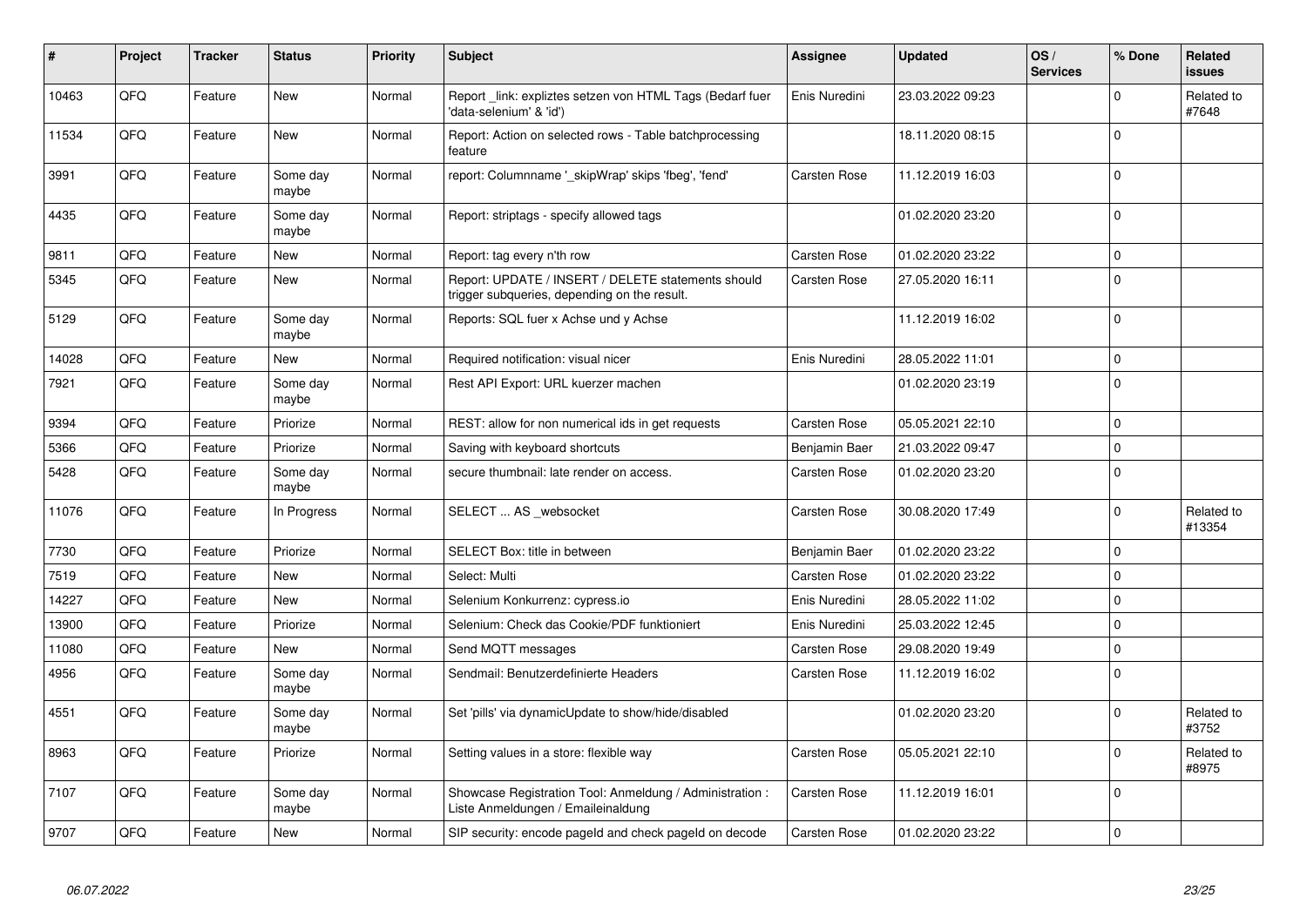| $\vert$ # | Project | <b>Tracker</b> | <b>Status</b>     | <b>Priority</b> | <b>Subject</b>                                                                                       | Assignee                                               | <b>Updated</b>   | OS/<br><b>Services</b> | % Done   | Related<br><b>issues</b>                      |                      |
|-----------|---------|----------------|-------------------|-----------------|------------------------------------------------------------------------------------------------------|--------------------------------------------------------|------------------|------------------------|----------|-----------------------------------------------|----------------------|
| 4442      | QFQ     | Feature        | Some day<br>maybe | Normal          | Special Column Name: _link - new symbol G (Glyph) to<br>choose any available symbol                  |                                                        | 11.12.2019 16:02 |                        | $\Omega$ |                                               |                      |
| 7683      | QFQ     | Feature        | New               | Normal          | Special column names in '{{ SELECT  AS _link }}' should<br>be detected                               | Carsten Rose                                           | 01.02.2020 23:21 |                        | $\Omega$ |                                               |                      |
| 9928      | QFQ     | Feature        | Priorize          | Normal          | SpecialColumnName: a) Deprecated: ' AS "_+tag " ', b)<br>New: ' AS "_ <tag1><tag2>"</tag2></tag1>    | Carsten Rose                                           | 01.02.2020 23:17 |                        | $\Omega$ | Related to<br>#9929                           |                      |
| 8806      | QFQ     | Feature        | <b>New</b>        | Normal          | SQL Function nl2br                                                                                   | Carsten Rose                                           | 01.02.2020 23:22 |                        | $\Omega$ |                                               |                      |
| 4050      | QFQ     | Feature        | New               | Normal          | sgl.log: 1) FormElement ID which causes a specific action,<br>2) Result in the same row.             | Carsten Rose                                           | 15.04.2020 11:35 |                        | $\Omega$ | Related to<br>#5458                           |                      |
| 12504     | QFQ     | Feature        | Priorize          | Normal          | sql.log: report fe.id                                                                                | Carsten Rose                                           | 05.05.2021 22:09 |                        | $\Omega$ |                                               |                      |
| 3941      | QFQ     | Feature        | Some day<br>maybe | Normal          | sglAfter: es sollten mehrere moeglich sein                                                           | Carsten Rose                                           | 11.12.2019 16:03 |                        | $\Omega$ | Related to<br>#3942                           |                      |
| 4026      | QFQ     | Feature        | Some day<br>maybe | Normal          | sqlLog.sql: log number of FE.id                                                                      | Carsten Rose                                           | 11.12.2019 16:03 |                        | $\Omega$ | Related to<br>#5458                           |                      |
| 9129      | QFQ     | Feature        | <b>New</b>        | Normal          | sqlValidate: Message as notification, not as error                                                   | Carsten Rose                                           | 01.02.2020 23:22 |                        | $\Omega$ | Related to<br>#9128                           |                      |
| 12413     | QFQ     | Feature        | New               | Normal          | STORE_TYPO3: enhance for {{be_users.email:T}},<br>{{fe users.email:T}}                               | Carsten Rose                                           | 03.05.2021 20:45 |                        | $\Omega$ | Related to<br>#12412,<br>Related to<br>#10012 |                      |
| 11775     | QFQ     | Feature        | <b>New</b>        | Normal          | Subrecord Tooltip pro Feld                                                                           | Carsten Rose                                           | 18.12.2020 15:22 |                        | $\Omega$ | Related to<br>#11955                          |                      |
| 3432      | QFQ     | Feature        | <b>New</b>        | Normal          | subrecord: dynamicUpdate                                                                             | Carsten Rose                                           | 11.06.2020 21:10 |                        | $\Omega$ | Related to<br>#5691                           |                      |
| 8187      | QFQ     | Feature        | New               | Normal          | Subrecord: enable/hide new button - make new/edit/delete<br>customizeable.                           | Carsten Rose                                           | 06.03.2021 18:44 |                        | $\Omega$ | Related to<br>#11326                          |                      |
| 11955     | QFQ     | Feature        | New               | Normal          | subrecord: new title option to set <th> attributes - e.g. to<br/>customize tablesorter options.</th> | attributes - e.g. to<br>customize tablesorter options. | Carsten Rose     | 03.05.2021 20:47       |          | $\Omega$                                      | Related to<br>#11775 |
| 12135     | QFQ     | Feature        | <b>New</b>        | Normal          | Subrecord: Notiz                                                                                     |                                                        | 24.04.2021 16:58 |                        | $\Omega$ |                                               |                      |
| 12477     | QFQ     | Feature        | New               | Normal          | Support for refactoring: Form, FormElement, diverse<br>Tabellen/Spalten, tt-content Records          | Carsten Rose                                           | 03.05.2021 20:45 |                        | $\Omega$ |                                               |                      |
| 3402      | QFQ     | Feature        | Some day<br>maybe | Normal          | Syntax Highlighting via CodeMirror                                                                   | Carsten Rose                                           | 11.12.2019 16:02 |                        | 100      | Related to<br>#3207                           |                      |
| 12584     | QFQ     | Feature        | Feedback          | Normal          | T3 v10 migration script: replace alias-patterns (v11)                                                | Carsten Rose                                           | 28.05.2022 11:12 |                        | 100      |                                               |                      |
| 10745     | QFQ     | Feature        | Some day<br>maybe | Normal          | Tablesorter Excel Export                                                                             | Carsten Rose                                           | 16.09.2021 15:09 |                        | $\Omega$ |                                               |                      |
| 9130      | QFQ     | Feature        | Some day<br>maybe | Normal          | tablesorter: Automatic Row numbering / Zeilenummer                                                   | Benjamin Baer                                          | 01.02.2020 23:22 |                        | $\Omega$ |                                               |                      |